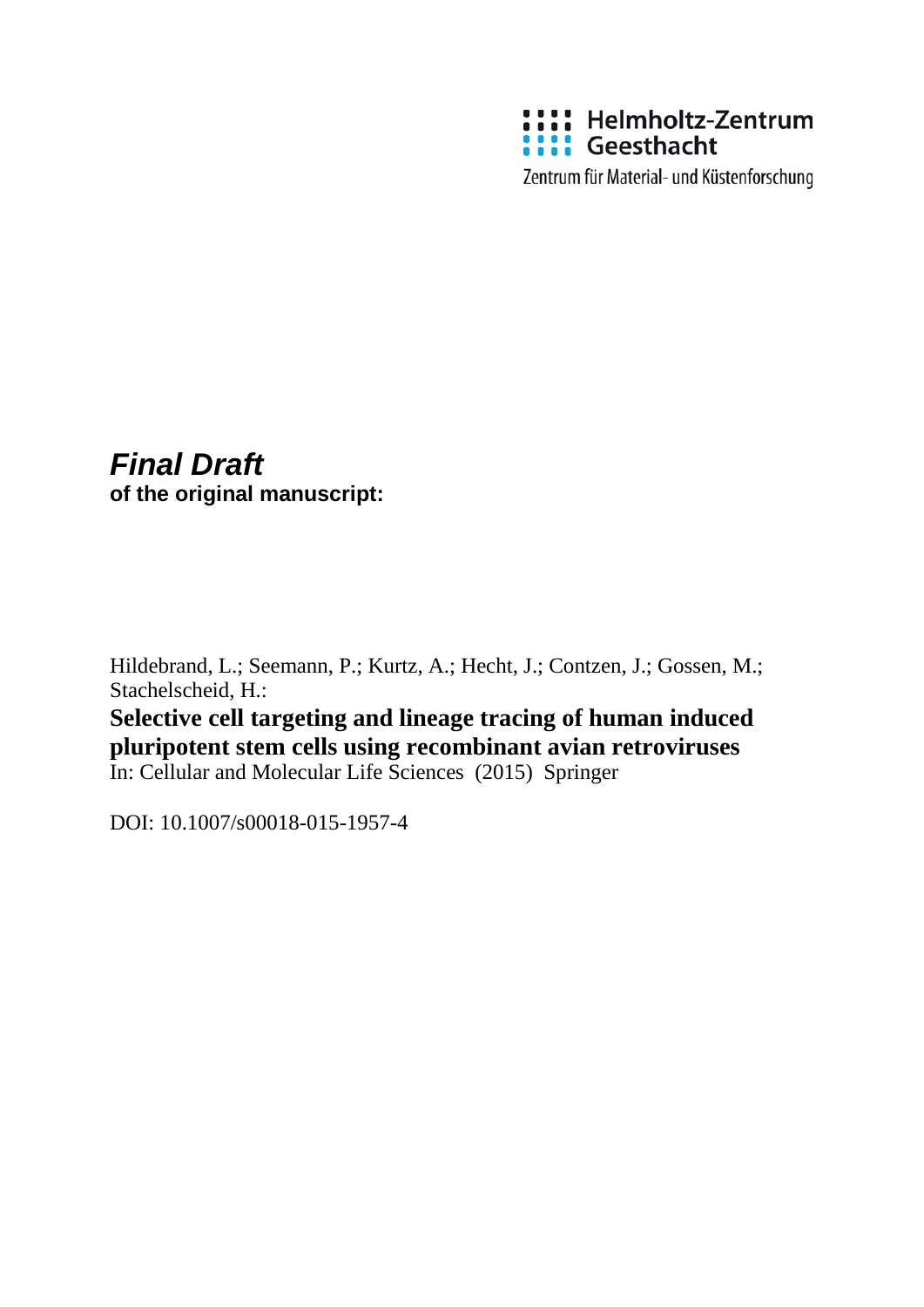# **Selective cell targeting and lineage tracing of human induced pluripotent stem cells using recombinant avian retroviruses**

Laura Hildebrand<sup>1, 2</sup>, Petra Seemann<sup>1, 2</sup>, Andreas Kurtz<sup>1, 2, 4</sup>, Jochen Hecht<sup>1, 2, 6</sup>,

Jörg Contzen<sup>2, 3</sup>, Manfred Gossen<sup>2, 3</sup>, Harald Stachelscheid<sup>1, 2, 5</sup>

- 1) Charité– Universitätsmedizin Berlin, Berlin, Germany
- 2) Berlin-Brandenburg Center for Regenerative Therapies (BCRT), Berlin, Germany
- 3) Helmholtz-Zentrum Geesthacht (HZG), Institute of Biomaterial Science, Teltow, Germany
- 4) Seoul National University, College of Veterinary Medicine and Research Institute for Veterinary Science, Seoul, Republic of Korea
- 5) Berlin Institute of Health, Berlin, Germany
- 6) Max Planck Institute for Molecular Genetics, Berlin, Germany

# **Corresponding Author:**

Dr. Harald Stachelscheid Charite - Universitätsmedizin Berlin Berlin-Brandenburg Center for Regenerative Therapies (BCRT) Berlin Institute of Health - Stem Cell Core Facility

Augustenburger Platz 1 13353 Berlin

Tel: +49 30 450 539428 Fax: +49 30 450 524935

Email: Harald.Stachelscheid@charite.de

# **Key words:**

Induced Pluripotent Stem Cells, TVA, ALV, selective cell targeting, lineage tracing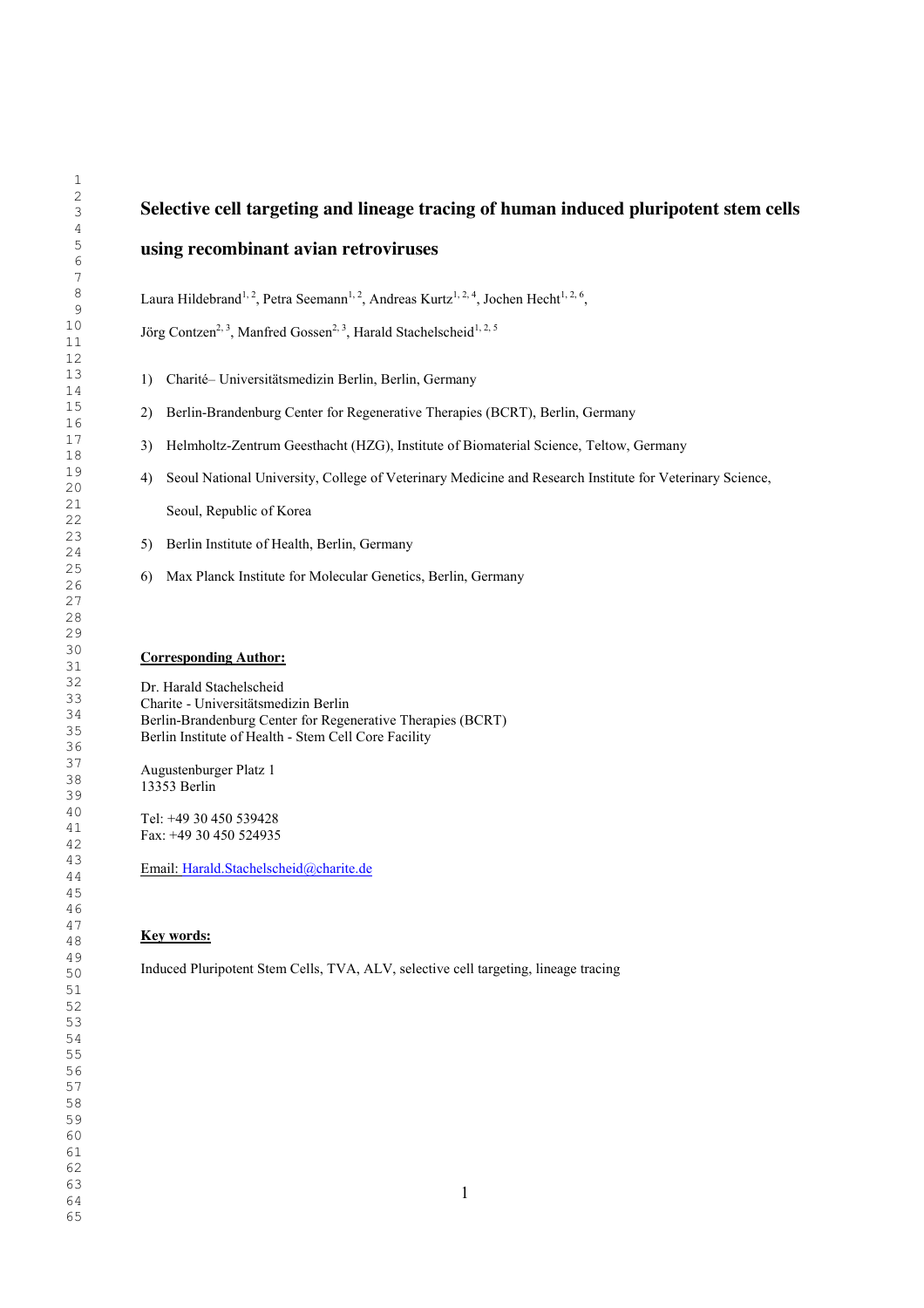# **Abstract**

Human induced pluripotent stem cells (hiPSC) differentiate into multiple cell types. Selective cell targeting is often needed for analyzing gene function by overexpressing proteins in a distinct population of hiPSC-derived cell types and for monitoring cell fate in response to stimuli. However, to date this has not been possible, as commonly used viruses enter the hiPSC via ubiquitously expressed receptors. Here, we report for the first time the application of a heterologous avian receptor, the tumor virus receptor A (TVA), to selectively transduce TVA+ cells in a mixed cell population. Expression of the TVA surface receptor via genetic engineering renders cells susceptible for infection by avian leucosis virus (ALV). We generated hiPSC lines with this stably integrated, ectopic TVA receptor gene that expressed the receptor while retaining pluripotency. The undifferentiated hiPSC<sup>TVA+</sup> as well as their differentiated progeny could be infected by recombinant ALV (socalled RCAS virus) with high efficiency. Due to incomplete receptor blocking, even sequential infection of differentiated or undifferentiated TVA+ cells was possible.

In conclusion, the TVA/RCAS system provides an efficient and gentle gene transfer system for hiPSC and extends our possibilities for selective cell targeting and lineage tracing studies.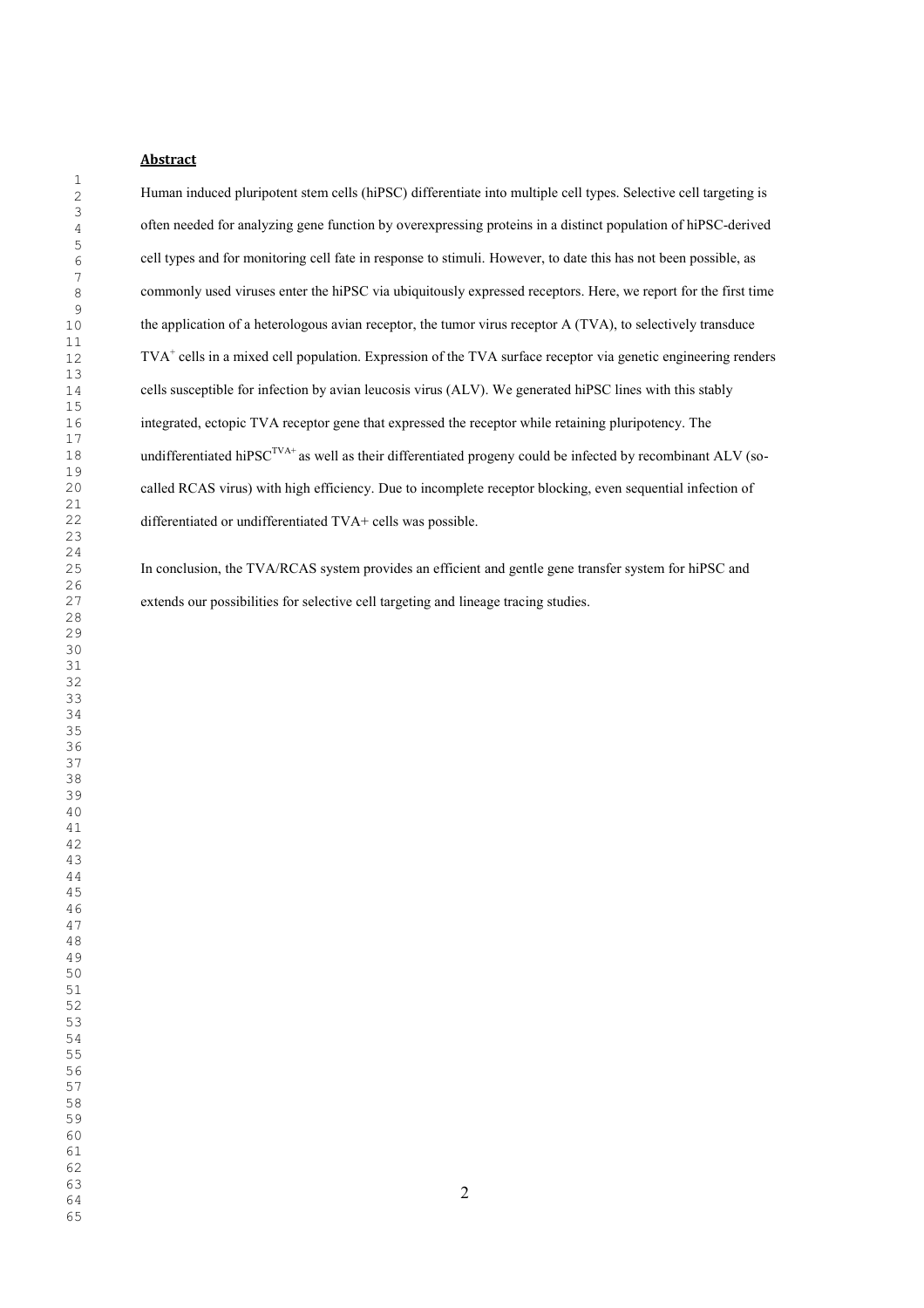## **Introduction**

Induced pluripotent cells (iPSC) have the capacity for unlimited self-renewal *in vitro* and for differentiation into nearly every cell type of the mammalian body [20]. As such, differentiated cells derived from human iPSC (hiPSC) are ideally suited for mode-of-action-analyses, the establishment of disease models or pharmacological screenings[4]. Most of these applications involve genetic engineering to introduce transgenes like reporter constructs or overexpression cassettes to study e. g. the influence of specific genes on cell differentiation or for establishing reporter cell lines. Here, besides transfection, transduction is often considered an alternative technology as it avoids many of the stress triggers usually associated with chemical and physical transfection methods. It is currently not easily possible to selectively target specific subpopulations of cells for transfection or transduction. The ability to efficiently transduce only specific subpopulations of cells would be of benefit especially for stem cells and their differentiated progeny for example to trigger transgene expression and monitor cell fate of only the targeted cell types in a mixed cell population.

For overexpression studies in avian cells the avian replication competent ALV long terminal repeat (LTR) with a splice acceptor (RCAS) virus is a well-established tool (Figure 1A) [1, 11]. The virus enters avian cells via interaction with the tumor virus surface receptor (TVA) that is not present in mammalian cells (Figure 1B). It has been shown that the range of host cell lines for RCAS virus can be expanded to non-avian cell lines by TVA receptor expression [2, 14]. Aside from its high transduction efficiency, recombinant RCAS virus technology enables the selective targeting of TVA receptor positive (TVA<sup>+</sup>) cells and their tracing in a mixed cell population. Additionally, it is possible to transfer multiple genes, located on different viral vectors through coinfection [7] as well as by sequential infection, due to impaired TVA receptor blocking by the RCAS virus in infected mammalian  $TVA<sup>+</sup>$  cells [22].

There have been several studies reporting the application of this TVA-RCAS system in non-avian organisms, mostly in mice [5, 21]. In 1994, Federspiel *et al.* were the first to generate a transgenic mouse, in which the TVA receptor was under the control of the promoter of the chicken gene skeletal muscle α-actin[5]. Thus, the TVA receptor was only expressed in skeletal muscle cells, rendering them susceptible for selective RCAS virus infection. To date, however, the extension of the RCAS overexpression system has not been applied in human iPSC, despite its potential benefit for versatile and targeted gene transfer and cell tracing of hiPSC<sup>TVA+</sup> and their progeny.

The exceptional properties of the RCAS overexpression system exploits the distant genetic origin of the RCAS virus compared to other viruses usually used when working with hiPSC. The RCAS virus is a member of the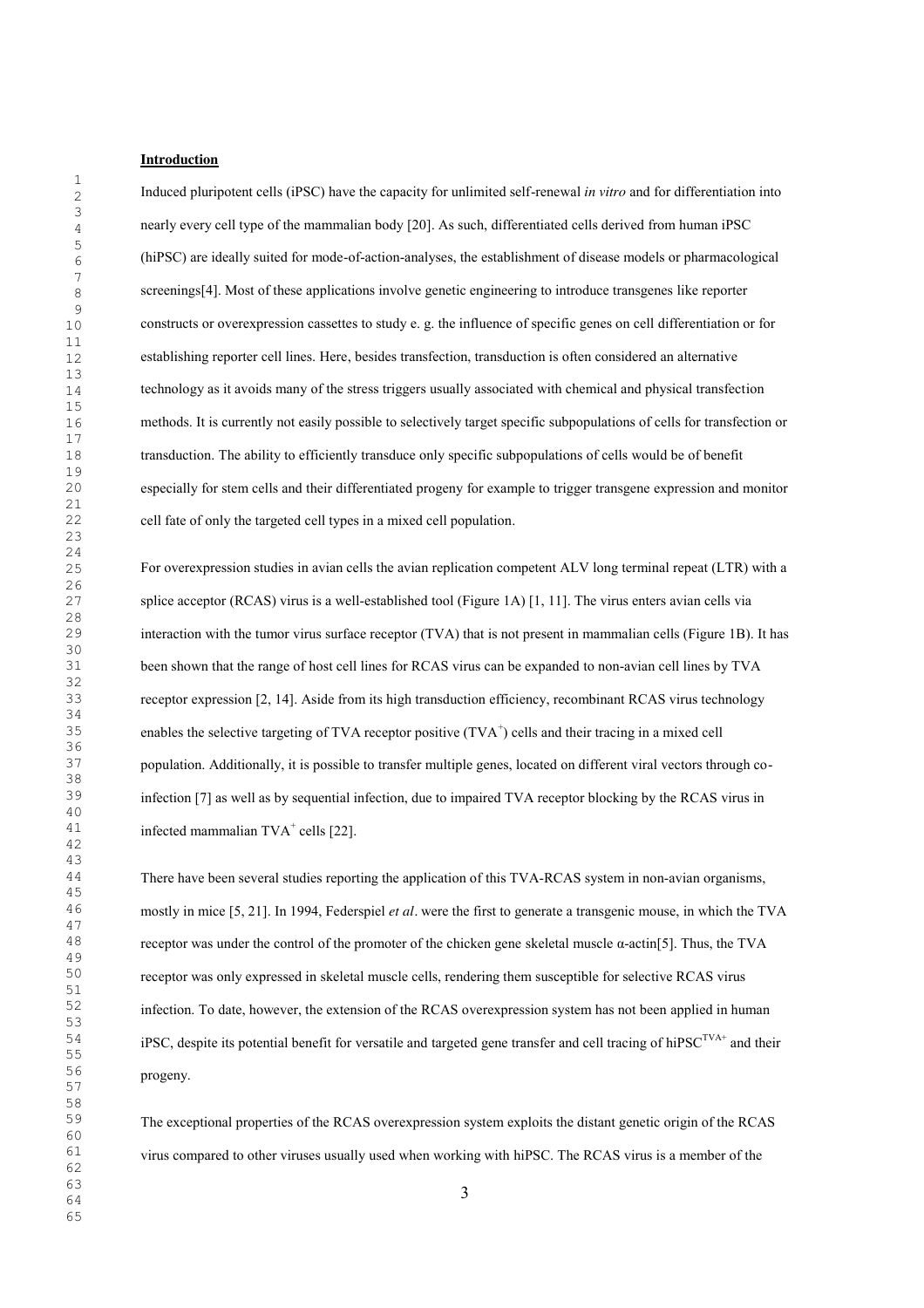avian leucosis and sarcoma virus (ALSV) family. In this study, the replication competent avian leukoma virus long terminal repeat (LTR) with a splice acceptor with bryan high-titer polymerase (BP) virus (RCASBP(A)), created by Hughes and colleagues [12], has been used. The RCASBP(A) virus is assigned to group A, because it expresses the envelope A protein (envA), enabling it to bind specifically to the TVA receptor. To facilitate overexpression studies, the oncogene virus-sarcoma (v-src) gene in this viral vector has been replaced by a multiple cloning site (MCS), allowing insertion of cDNA sequences with a length of up to 2.8 kb. The gene of interest is transcribed from the viral LTR. There is also another version of this RCASBP(A) virus that has no splice acceptor, which is called replication competent ALV LTR with no splice acceptor with BP virus (RCANBP(A)). Here, the transgene expression is not driven by the LTR and to get a reliable expression of the gene of interest, introduction of a heterologous promoter into the viral genome is required.

The aim of the study was to apply the TVA-RCAS system to hiPSC, implementing the versatility of this gene transfer technology to human stem cell research. For that, we introduced the gene coding the avian TVA receptor into the genome of a hiPSC line using transposon technology (Figure 1C) [6, 13]. Stable hiPSC<sup>TVA+</sup> clones remained pluripotent and the RCAS virus was able to infect both, undifferentiated cells as well as their differentiated progeny.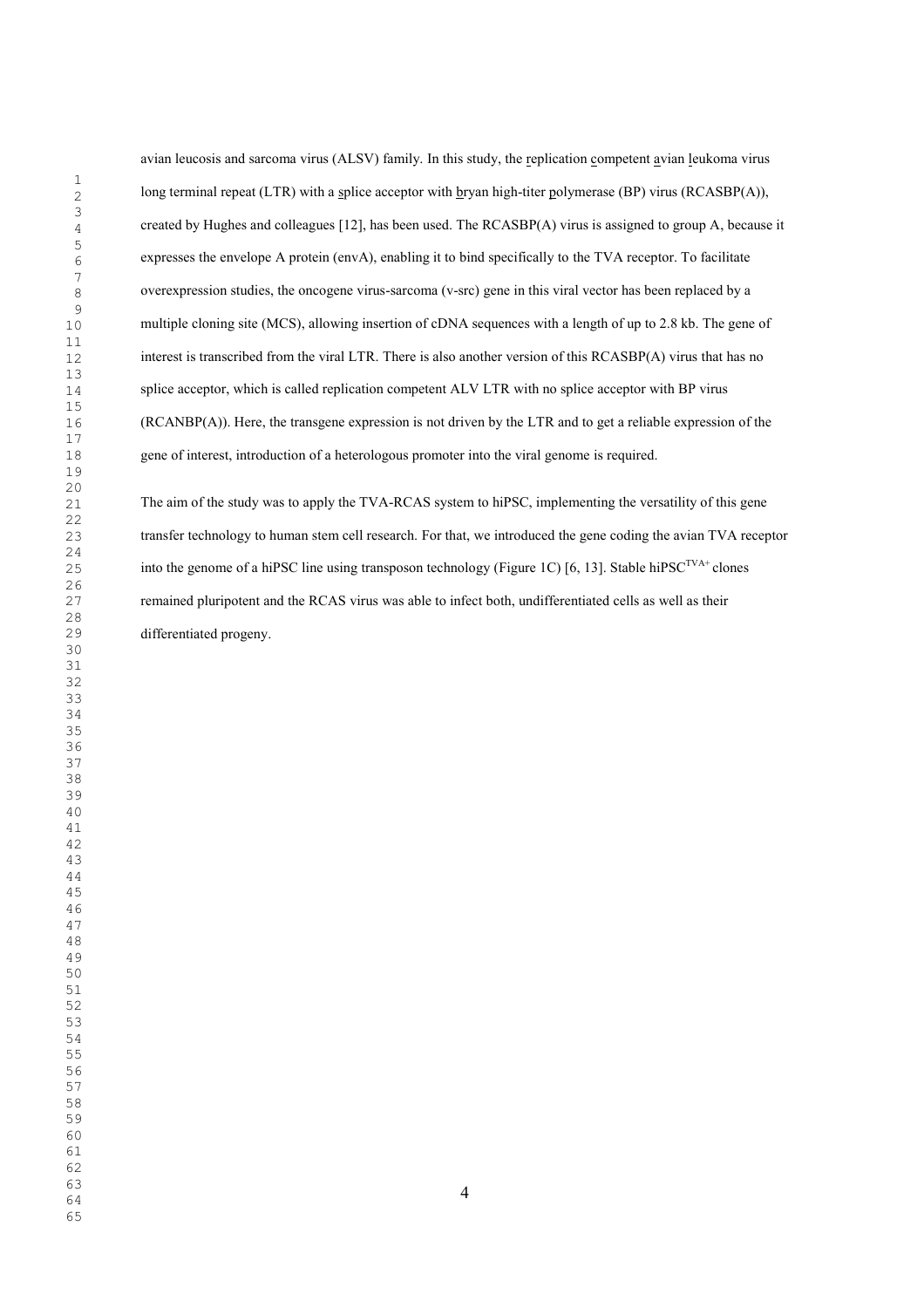**Methods:**

#### **Cell culture**

Human iPSCs (IMR90-4, WiCell, Madison, US) and hiPSC<sup>TVA+</sup> were cultured in TeSR E8 medium (StemCell Technologies, Cologne, Germany) supplemented with 100 UI/ml of each penicillin/streptomycin (Lonza, Basel, Switzerland) in 6 well dishes (Costar, Washington, DC, US) coated with Geltrex (Gibco, Paisley, UK) and routinely passaged using Gentle Cell Dissociation Reagent (StemCell Technologies) every 5-7 days at a splitting ratio of  $\sim$ 1:6.

## **TVA receptor expression vector cloning**

A myc-tagged TVA950 [19] has been cloned into a modified pPB-CAG.EBNXN plasmid [24]. Briefly, the PiggyBac transposon vector used contains a human  $EFl\alpha$  promoter driving transgene expression and an additional puromycin resistance cassette. Cloning details and vector sequence are available on request.

#### **Transfection and selection of hiPSCTVA+**

For transfection, hiPSC were dissociated into a single cell suspension by treatment with accutase (Gibco) followed by washing and resuspension in TeSR E8 medium containing 10 nM ROCK inhibitor Y26732 (Wako Chemicals, Neuss, Germany). Transfection was carried out using the Neon Transfection System (Invitrogen, Carlsbad, US). Briefly,  $1x10^5$  cells were transfected with 0.5 µg total DNA consisting of PB TVA950 transposon and PB transposase [24] in a ratio of 10:1 (w/w), using 10µl tips, settings 1.200 V for 30 ms, 1 pulse. After transfection, cells were seeded in Geltrex coated culture dishes in TeSR E8 medium. 10 nM ROCK inhibitor was added for the first 24h of culture. After six days, stably transfected cells were selected by addition of 1 µg/ml puromycin (Invivogen, Toulouse, France) to the culture medium.

Single cell clones were isolated using the CloneStem Kit (Biolamina, Sundbyberg, Sweden), following the manufacturer's instructions.

#### **Immunofluorescence**

hiPSC<sup>TVA+</sup> were cultured on 96 well imaging plates (CellCarrier, Perkin Elmer, Waltham, US) in TeSR E8 for three days. For detection of the extracellular Myc-tag attached to the TVA receptor, cells were fixed with Cytofix (BD, San Jose, US), blocked with blocking buffer (10 % FCS superior (Biochrom, Berlin, Germany) in PBS (Lonza)) and then incubated with anti-Myc-tag antibody (Cell Signaling, Leiden, Netherlands; dilution 1:2000). The cells were washed with PBS and incubated with Alexa Fluor 488 goat anti-mouse IgG secondary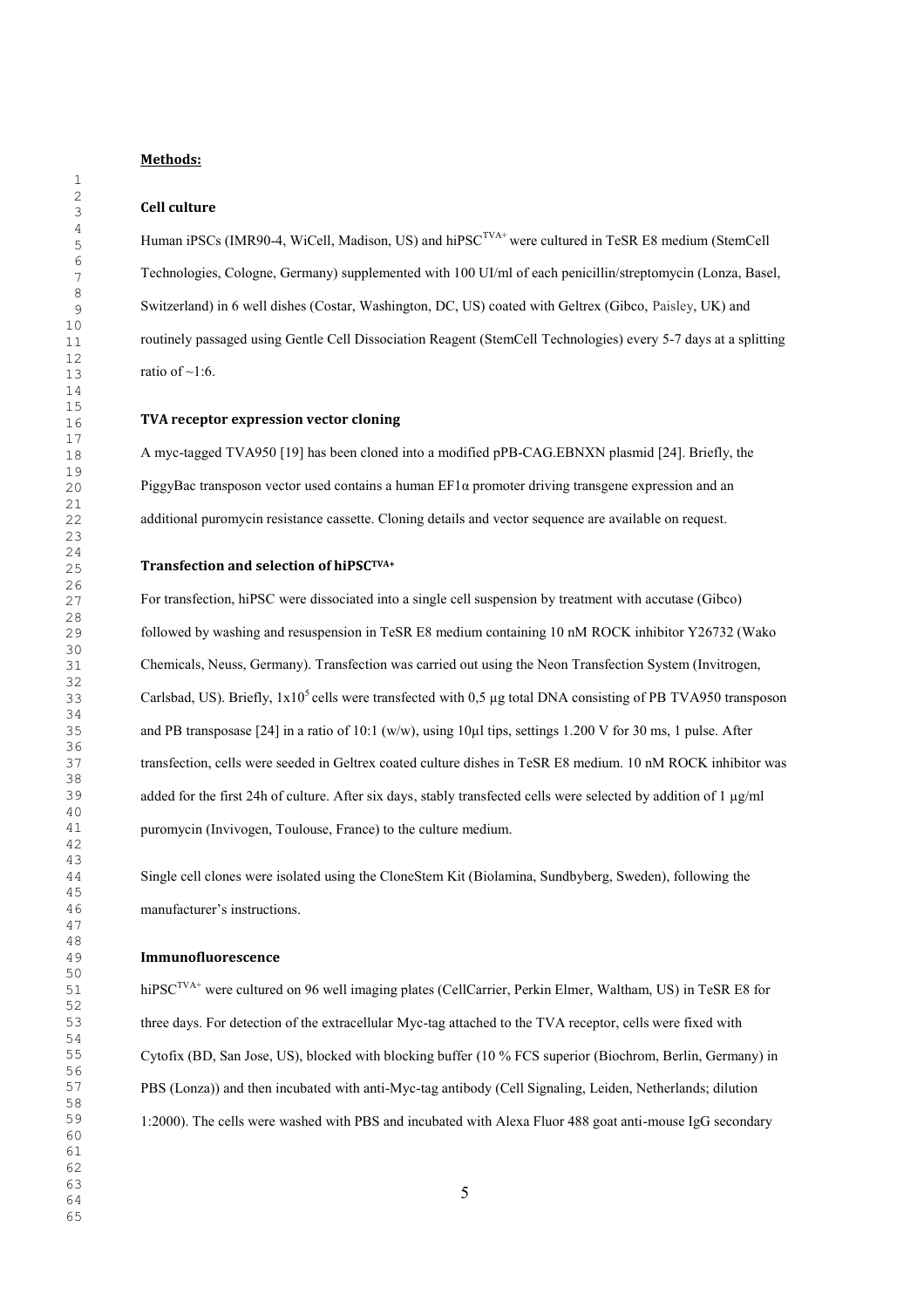antibody (Invitrogen, 1:2000). Nuclei were stained with Hoechst 33342 (2,5 µg/ml in PBS; Life Technologies, Grand Island, NY, US).

Staining of pluripotency markers was performed by fixation with Cytofix reagent, followed by blocking and permeabilization with 1X PermWash reagent (both BD) supplemented with 5% chicken serum (Life Technologies). Thereafter, cells were incubated using anti-Nanog rabbit mAb (Cell Signaling, 1:400), followed by secondary antibody anti-rabbit Alexa Fluor594 (Life Technologies). Then, staining with the fluorescence dyeconjugated antibodies octamer transcription factor 3/4 (Oct3/4) (PerCP-Cy7, BD, 1:100), stage specific embryonic antigen 4 (SSEA4) (FITC, R&D, Minneapolis, US; 1:100) and tumor rejection antigen 1-81 (Tra-1- 81) (DyLight 650, Novus Biologicals, Littleton, US; 1:100) was performed. Nuclei were stained with Hoechst 33342 (2,5 µg/ml in PBS).

Microscopic analysis was performed with either a 2 Photon microscope (LEICA SP5 confocal microscope equipped with a Mai Tai HP multiphoton laser), or an Operetta imaging system (Perkin Elmer), as indicated.

#### **RCASBP(A) and RCANBP(A) cloning and production**

RCASBP(A)/RCANBP(A) vectors were obtained from Stephen Hughes. Insertion of GFP, RFP, monomeric Cherry (mCherry) and the simian virus 40(SV40) promoter (Addgene accession numbers #17619, #20972, #18807, Cambridge, US) was done by performing Gibson Assembly (NEB, Hitchin, UK; described in [8]). Primers were purchased from Eurofins (Berlin, Germany, Supplemental Table 1). RCASBP(A)/RCANBP(A) viruses were produced in DF1 cells (ATCC, Manassas, US) after transfection of the viral plasmids with PEI (Polysciences Inc., Eppelheim, Germany). On three consecutive days viral particles were harvested by collecting the supernatant, followed by ultracentrifugation for high-titer concentrates. Titers were determined as plaque forming units (PFU/ml) one day after DF1 cell infection[15].

## **Infection of hiPSC TVAs**

For RCAS infection, hiPSC<sup>TVA+</sup> were cultured in 24 well plates (TPP, Trasadingen, Switzerland) or 96 well plates. Viral transduction was performed at a MOI of 50. Medium was changed every day. 2-3 days post infection hiPSC<sup>TVA+</sup> were analyzed after live cell staining for nuclei (Hoechst 33342 in medium, 2,5 µg/ml in PBS) using an Operetta imaging system. Sequential infection was done 3 days apart.

## **Fluorescence activated cell sorting (FACS) analysis**

Cells were dissociated using Gentle Cell Dissociation Reagent and fixed with Cytofix. For Myc-tag quantification, cells were stained with anti-Myc-tag antibody (Cell Signaling, 1:2000), washed with PBS,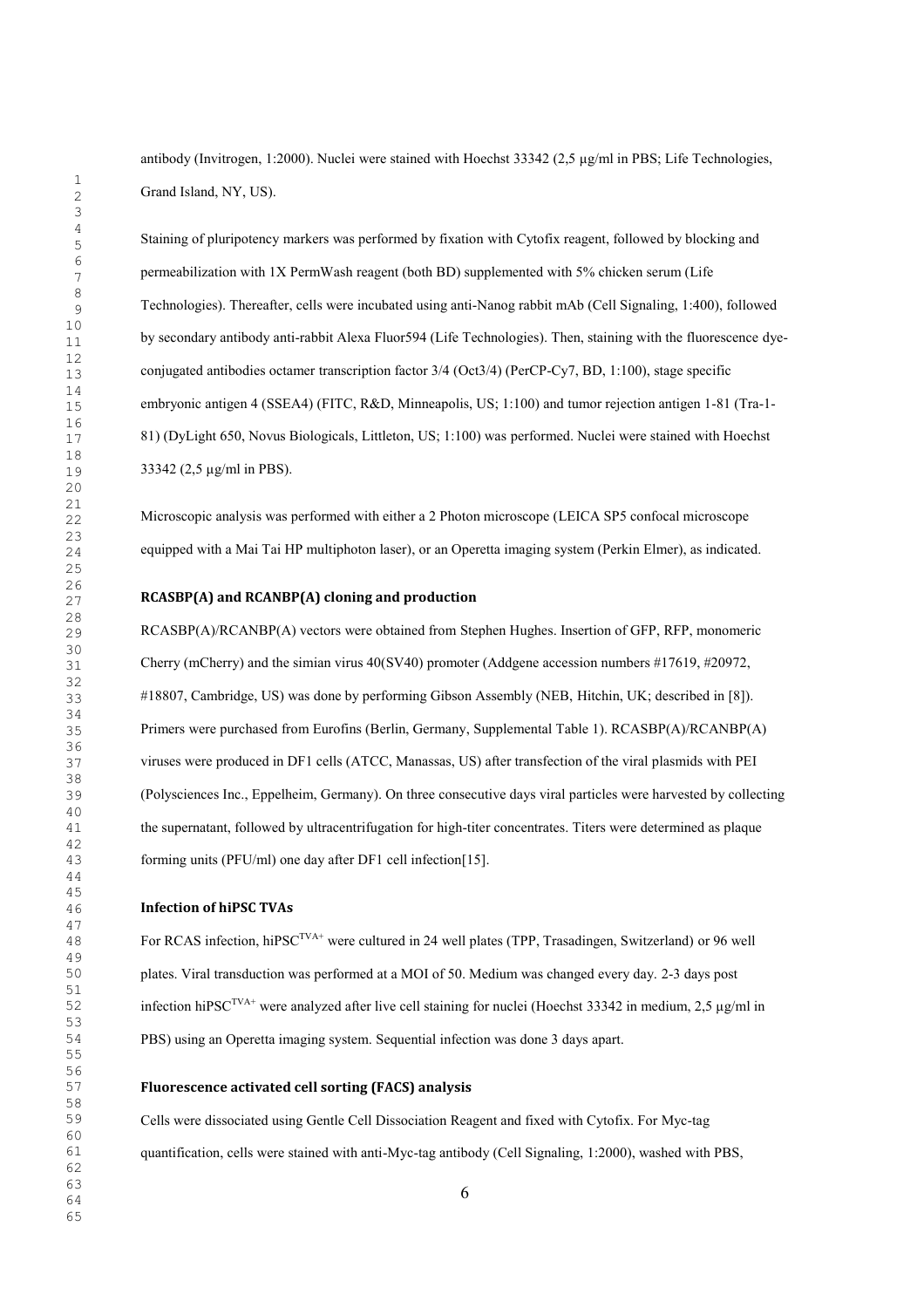followed by staining with secondary antibody Alexa Fluor 488 goat anti-mouse IgG secondary antibody (Invitrogen, 1:2000). Afterwards, cells were diluted in FACS buffer, consisting of 2 % bovine serum albumin (Sigma Aldrich, Seelze, Germany) and 2 mM EDTA (Sigma Aldrich) in PBS. To quantify transduction, cells, diluted in FACS buffer, were directly used for FACS analysis, which was performed with an Accuri C6 (BD, San Jose, US). Data was analyzed with the FCS express 4 software (De Novo, Los Angeles, US).

# **Undirected differentiation of hiPSC in 2D and 3D culture**

Undirected differentiation of hiPSC<sup>TVA+</sup> in 2D culture was induced by culture in DMEM Low Glucose (Biochrom), 10 % FCS superior, 2mM/ml L-Glutamine (Biochrom) and 100 UI/ml Penicillin/Streptomycin (Biochrom) for three days, following immune staining and FACS analysis.

To differentiate hiPSC<sup>TVA+</sup> in 3D culture, embryoid bodies (EBs) were generated either by cell aggregation in ultra low attachment plates (Costar) or in AggreWell plates (StemCell Technologies). Subsequently, after aggregate formation, EBs were cultured either in DMEM Low Glucose supplemented with 10 % FCS superior, 2mM/ml L-Glutamine and 100 UI/ml Penicillin/Streptomycin for 10 days or in KnockOut DMEM/F12 (Invitrogen) supplemented with 20 % KnockOut Serum Replacer (Invitrogen), 50 µM 2-Mercaptoethanol (Invitrogen), 1X MEM Non-Essential Amino Acids (Invitrogen), 2mM/ml L-Glutamine and 100 UI/ml Penicillin/Streptomycin for 7 days. Medium was changed every other day.

#### **Splinkerette PCR**

A Splinkerette PCR was performed according to Potter and Luo 2014[18] to determine copy number and chromosomal integration site of the PB transposon. In short: genomic DNA was isolated using the Genomic DNA from tissue kit (Machery-Nagel, Dueren, Germany). 1 µg of this gDNA was digested with BstYI (Fermentas, Burlington, Canada) for 2 h, followed by ligation of the resulting DNA fragments to Splinkerette oligos (sequences according to [18], Supplemental Table 1). Two rounds of PCR were conducted, amplification products separated using an 1 % agarose gel (Invitrogen) and bands indicating single-copy events were purified with the Omnipure OLS kit (Omni Life Science, East Taunton, US). These PCR products then were sequenced using a 3730 DNA Analyzer (Life Technologies; primer sequences are listed in Supplemental Table 1). Resulting sequence information was analyzed using the BLAT tool using the UCSC genome browser (http://genome.ucsc.edu/).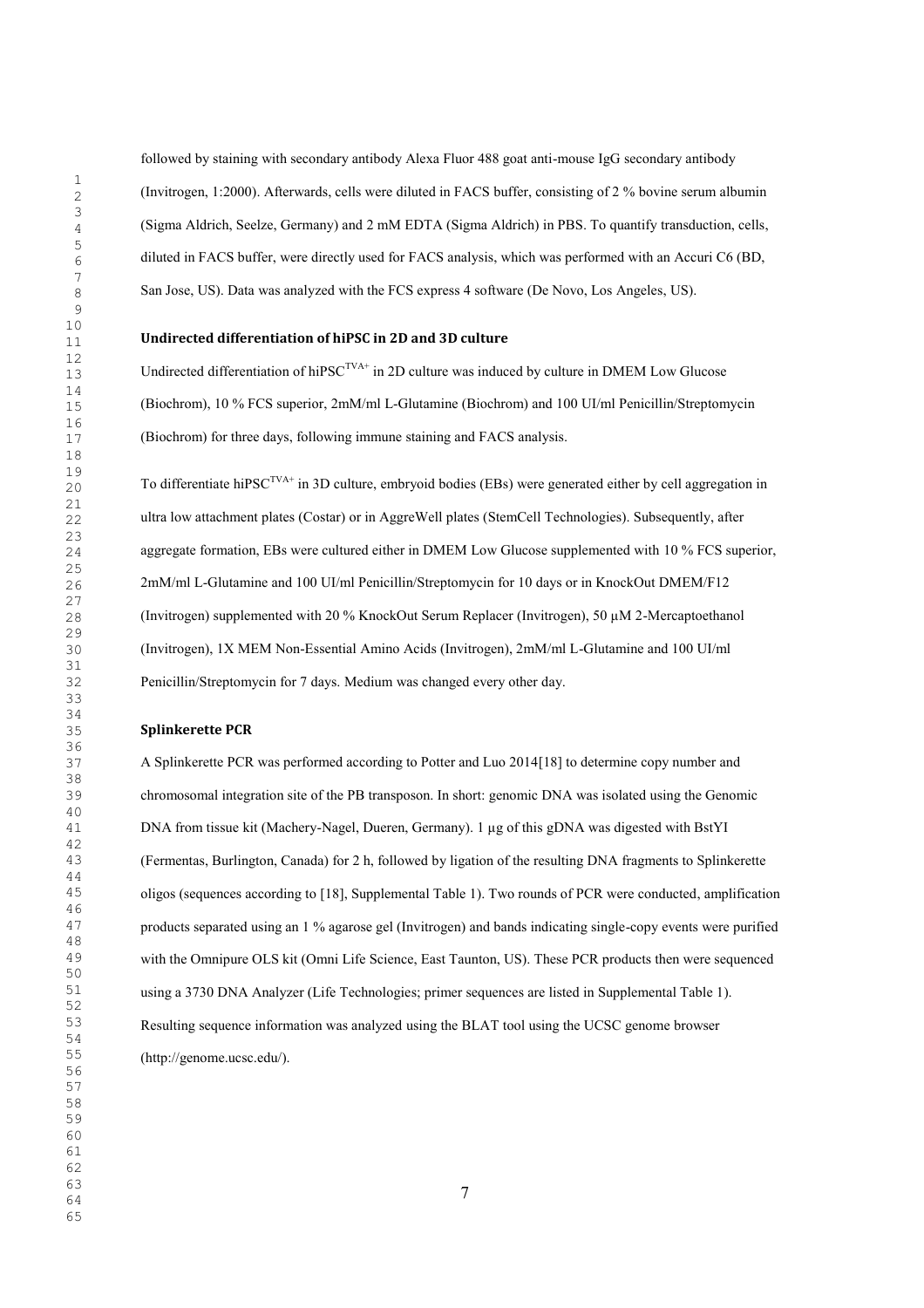#### **RNA isolation and quantitative PCR analysis of marker genes**

Undifferentiated iPSC<sup>TVA+</sup> and EBs were harvested and disrupted using a Shredder (Qiagen, Valencia, US), followed by RNA extraction (RNeasy Plus Mini Kit, Qiagen). 1 µg of total RNA were reverse transcribed into cDNA with the TaqMan Reverse Transcription Reagents (Invitrogen). After confirming RNA integrity by 2 % agarose gel electrophoresis, cDNA was applied for quantitative analysis of trilineage differentiation potential performing quantitative PCR analysis using commercially available Taqman probes and measured on a QuantStudio 6 machine (Life Technologies, Supplemental Table 2). For normalization the expression of the housekeeping genes β-Actin, Transcriptional repressor CTCF, E1A binding protein p300 and Mothers against decapentaplegic homolog 1 (Smad1) were determined. To obtain the ΔCt values of the genes of interest (GOI), the mean of the housekeeping genes (ranging between 23 and 25) was subtracted from their Ct value. The ΔΔCt value was calculated by ΔCt (GOI) minus ΔCt of the reference values of undifferentiated hiPSC<sup>TVA+</sup>.

### **Statistics**

Statistical analysis for standard derivation of RCAS infection of hiPSC<sup>TVA+</sup> and its differentiated progeny was calculated using Prism 6 software (GraphPad, La Jolla, USA). Groups consisted of three independent experiments each.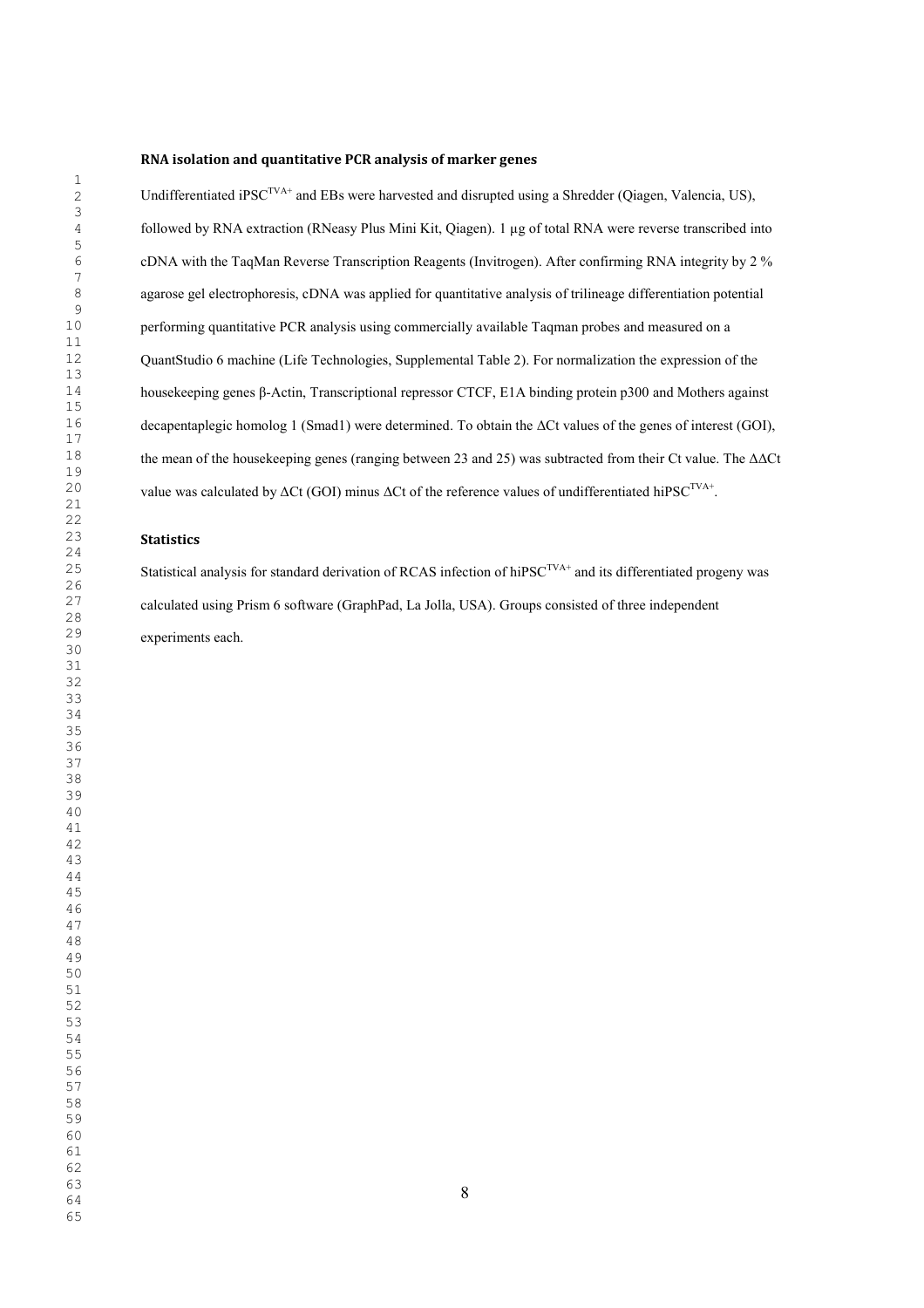# **Results:**

#### **Ectopic TVA receptor is located on the cell surface in human iPSC**

hiPSC were transfected with a PiggyBac transposon carrying the TVA receptor under the control of the housekeeping promoter elongation factor 1 (EF1). Transgene-positive cells were isolated by antibiotic selection, cloned and analyzed for single transposon integration.

TVA receptor expression in the three isolated hiPSC<sup>TVA+</sup> clones was analyzed by immunofluorescence staining of the Myc-tag fused to the extracellular c-terminus of the TVA receptor protein.

Using 2 photon microscopy, expression of the TVA receptor on the cell surface of hiPSC<sup>TVA+</sup> was shown (Figure 2A+C). FACS analysis was performed and revealed the presence of the TVA receptor in 93.31 % of the cells (Figure 2B).

# **hiPSCTVA+ are susceptible to RCAS virus infection**

To analyze the efficiency by which hiPSC<sup>TVA+</sup> and their differentiated progeny can be infected by RCAS virus, hiPSC<sup>TVA+</sup> were infected with RCASBP(A) carrying the green fluorescent protein (GFP) gene as reporter. No viral reporter gene expression could be observed in undifferentiated hiPSC<sup>TVA+</sup> three days post infection (Figure 3D). Interestingly, after spontaneous differentiation of RCASBP(A) GFP–transduced hiPSC<sup>TVA+</sup>, viral gene expression was initiated as evidenced by GFP expression (Figure 3A). When differentiated cells derived from the hiPSCTVA+ were infected with RCASBP(A), GFP expression was observed 72 hours after infection (Figure 3B). In these experiments, high infection efficiencies were observed by FACS analysis, specifically 73.3 % ( $\pm$ ) 7.6 %) for undifferentiated cells and 64.0 % ( $\pm$  7.2 %) for differentiated cells (Figures 3E, F).

To test the influence of the specific promoter on the transgene expression in undifferentiated hiPSC, an alternative promoter to the viral LTR for initiation of the GFP reporter gene expression was tested. When hiPSC<sup>TVA+</sup> were infected with a RCANBP(A) carrying GFP under SV40 promoter control GFP expression was detected 72 hours post infection (Figure 3C). FACS analysis showed an infection efficiency of 56.0 %  $(\pm 13.1$ %) (Figure 3G). GFP expression was retained upon cell differentiation (data not shown).

# **hiPSCTVA+ are pluripotent and have a single transposon integration site**

For most conceivable applications of the hiPSC<sup>TVA+</sup> technology, it is mandatory to confirm the continued pluripotency of the cells after the genetic engineering by introduction of the TVA cDNA. Pluripotency of the hiPSC<sup>TVA+</sup> was confirmed by detection of the expression of pluripotency markers in undifferentiated cells and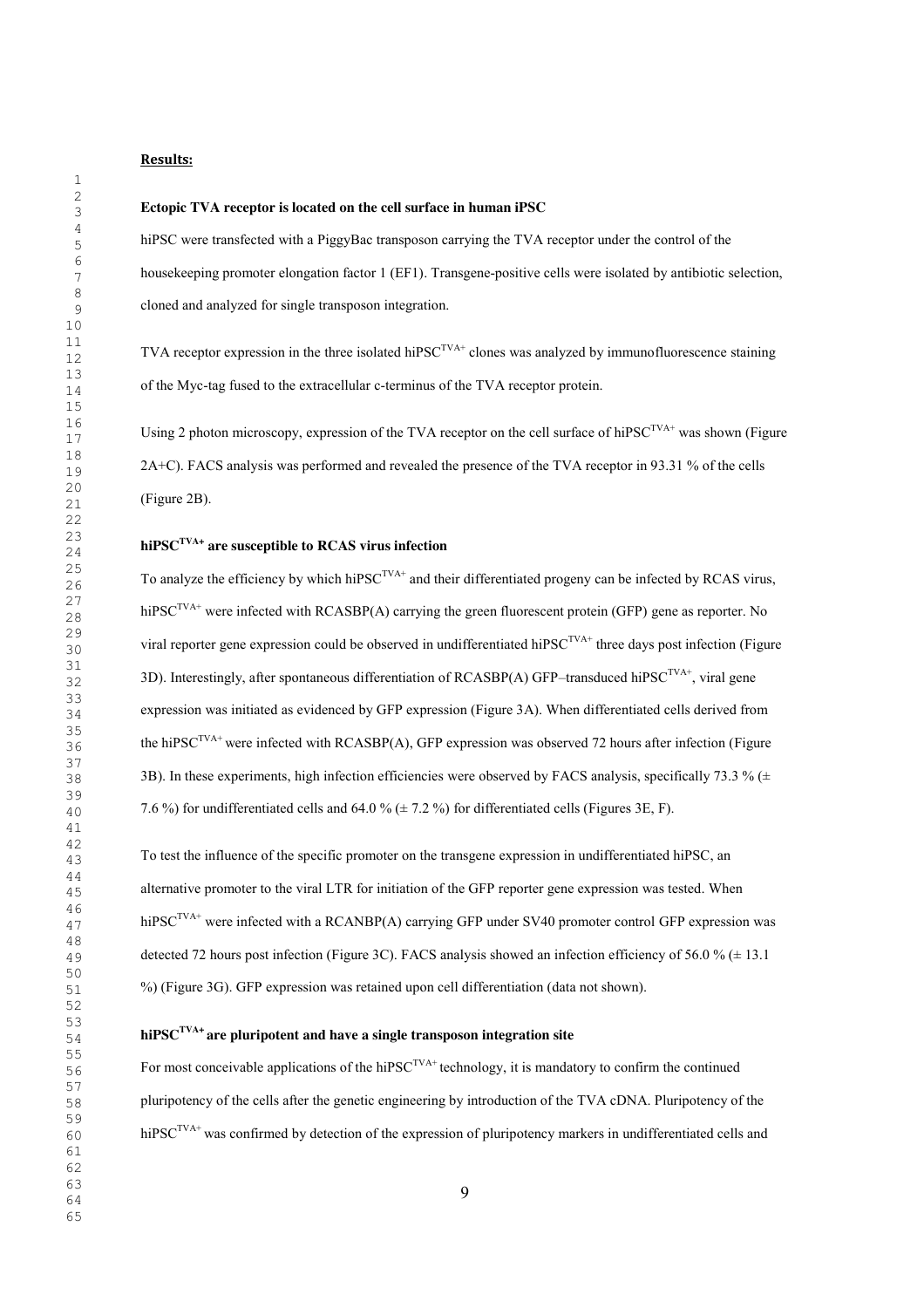evaluation of the differentiation capability into cells of all three germ layers. First, co-expression of the pluripotency markers SSEA4, TRA-1-81, Oct3/4 and NANOG in undifferentiated hiPSC<sup>TVA+</sup> was confirmed by positive immunofluorescence staining (Figure 4). Second, gene expression was analyzed in undifferentiated hiPSC<sup>TVA+</sup> and embryoid bodies (EBs) by quantitative RT-PCR using markers of all three germ layers. In the EBs the expression of the ectodermal markers Paired box protein 3 (PAX3), Myosin III B (MYO3B) and Wingless-Type MMTV Integration Site Family, Member 1 (WNT1), the endodermal markers Krueppel-like factor 5 (KLF5), SRY (sex determining region Y)-box 17(SOX17) and Hepatocyte nuclear factor 4-alpha (HNF4A) as well as the mesodermal markers Heart- and neural crest derivatives-expressed protein 1(HAND1), HAND2 and Homeodomain-only protein (HOPX) was detected. In parallel, the pluripotency markers POU domain, class 5, transcription factor 1(POU5F1/Oct 4), Nanog and sex determining region Y box 2(Sox 2) were down regulated (Supplemental Figure 1).

Splinkerette PCR was performed to examine the number and position of integration sites of the PB transposon . For the hiPSC<sup>TVA+</sup> clone#1 used mostly throughout the investigation reported here, intra-intronic integration into the *zinc finger matrin-type protein 4 (ZMAT4)* gene was determined (Table 1).

# **Infection of human cells with RCAS vectors is highly specific to TVA expressing cells**

Next we tested the application for the selective targeting of hiPSC<sup>TVA+</sup> in mixed cell populations.

As a proof of concept hiPSC<sup>TVA+</sup> were co-cultured with a stable hiPSC<sup>GFP+</sup> cell line. This mixed population was infected with a RCANBP(A) virus, containing mCherry under the control of the SV40 promoter. Microscopic analysis three days after infection revealed that expression of the fluorescent proteins on the cellular level was mutually exclusive. In consequence, only GFP-negative hiPSC<sup>TVA+</sup> were infected by the mCherry encoding RCAN virus, as evident from cell clusters of the respective hiPSC subpopulations growing into each other (Figure 5).

Moreover, sequential infection with two RCAS viruses at different time points was possible. This has been tested in hiPSC<sup>TVA+</sup> (Data not shown), as well as their differentiated progeny (Figure 5B). Here, hiPSC<sup>TVA+</sup> were first infected with a RCAS RFP virus, followed by infection with a RCAS GFP virus three days later.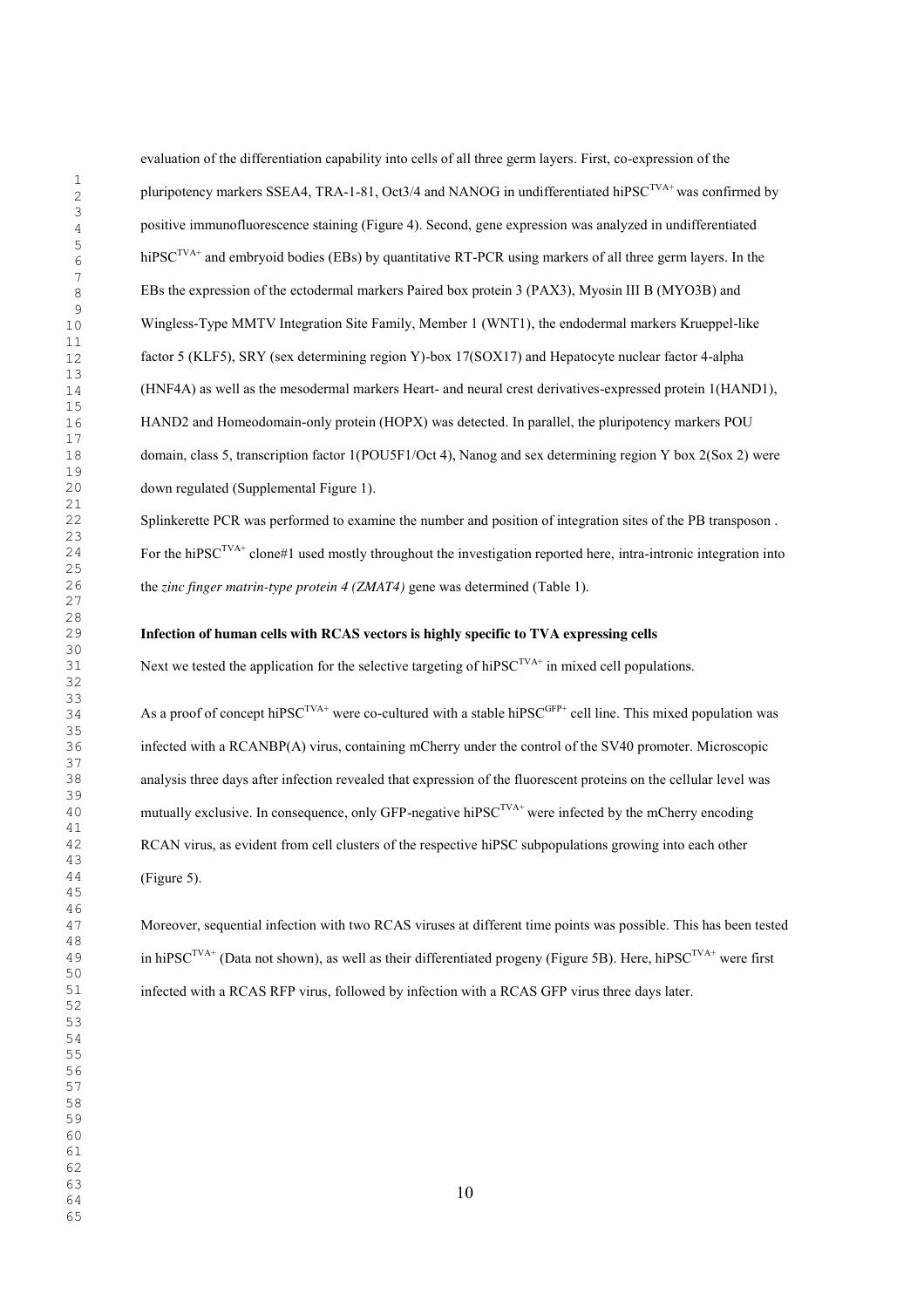## **Discussion:**

The aim of this study was to establish the avian leukosis virus (ALV)-based retroviral vector TVA-RCAS system for human iPSC, expanding its reach to stem cell research. To establish and evaluate the TVA-RCAS system in stem cells, we generated hiPSC clones expressing the TVA receptor gene, evaluated the presence and functionality of the receptor, confirmed their continued pluripotency and lastly characterized the potency of the system by determining the infection efficiency and selectivity in a mixed cell population using RCAS viral vectors.

In our study we were able to stably transfect and express the TVA receptor in hiPSC using a PiggyBac transposon, taking advantage of the high chromosomal integration activity of this gene transfer system[23]. There was no obvious effect on pluripotency subsequent to the genetic manipulation of the hiPSC. As previously described in the literature, the EF1 promoter proved to be suitable for high ectopic gene expression in hiPSC, as well as in their differentiated progeny [9, 16]. Correct localization of the TVA receptor on the cell surface and susceptibility of hiPSC<sup>TVA+</sup> for the RCAS virus were verified. However, viral gene expression in hiPSC<sup>TVA+</sup> turned out to be problematic as RCAS-vector based GFP-transgene expression was not detected in hiPSC<sup>TVA+</sup> after infection, when using the viral LTR for gene overexpression (Figure 3D). One explanation could be that the hiPSC are not permissive for the RCAS virus. This possibility was ruled out by showing that LTR-driven GFP transgene expression started after differentiation of hiPSC<sup>TVA+</sup> infected with a RCAS vector. Another explanation could be the lack of functionality of the viral LTR in hiPSC. Our study suggests that this is the case as we were able to overcome this problem by using the heterologous SV40 promoter in a modified RCAS version, the RCAN virus.

We also tested the EOS-C 3+ (Early transposon promoter and Oct4 and Sox2 enhancers) [10]. Thymidine Kinase (TK) [17] and CMV promoters, which were functional in initiating ectopic gene expression in hiPSC, but gene expression was lower compared to SV40 (data not shown).

When using the EF1 and Cytomegalovirus (CMV) early enhancer/chicken beta actin (CAG) promoters, there was no functional RCAN virus production even in the DF1 production cell line. We hypothesize that this is due to intron sequences being recognized and spliced before integration into the hiPSC genome, which leads to a non-functional shortened promoter version.

Nevertheless, we observed higher infection efficiencies in differentiated hiPSC<sup>TVA+</sup> progeny than in hiPSC<sup>TVA+</sup>. This might be explained by increased silencing of retroviral DNA in hiPSC after integration into the genome.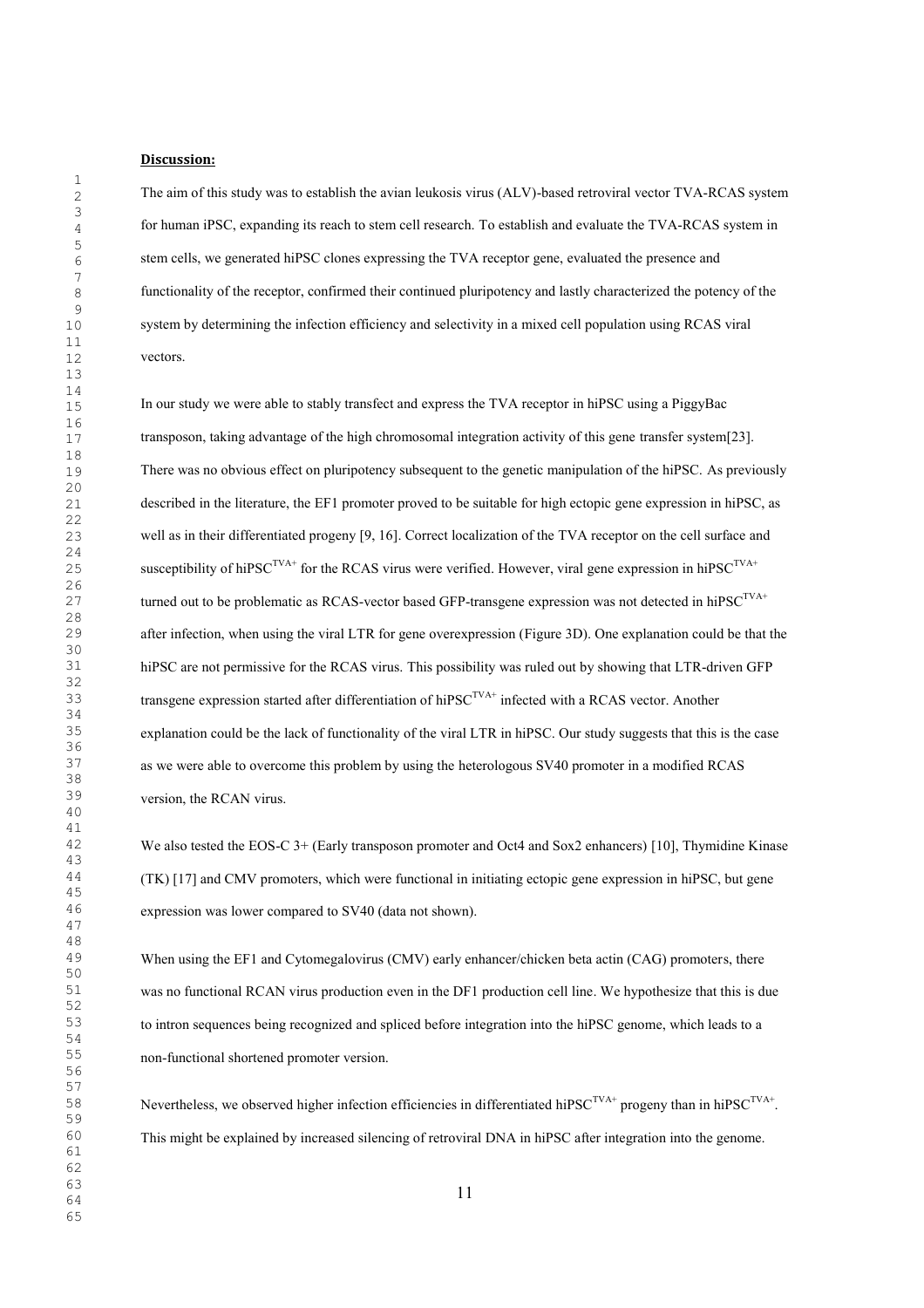Whatever the mechanism, the RCAS vector system introduced here, provides not only the opportunity for infection with at least two different viral constructs, but also for multiple re-infection at later time points. This enhances the utility of the RCAS viruses for e.g. lineage tracing. The unusual possibility for subsequent transductions is most likely due to incomplete blocking of the TVA receptors by EnvA protein on the cell surface, since there is no sufficient viral protein production in non-avian cells[22].

The final purpose of this study was to confirm selectivity of RCASBP(A) infection towards hiPSC<sup>TVA+</sup> in a mixed cell population, which could be shown accurately, when co-culturing hiPSC<sup>TVA+</sup> with hiPSC stably expressing GFP followed by infection with a RCANBP(A) SV40 mCherry virus. This highlights one uniqueness of this newly designed tool: most of the commonly used retro- and lentiviral vector systems used for stem cell transduction enter cells by interactions of the vesicular stomatitis virus glycoprotein (VSV-G protein) and the corresponding receptor, which is ubiquitously present on mammalian cell membranes and therefore makes selective infection impossible<sup>[3]</sup>. In contrast to that, RCAS virus infection is guarded by the EnvA protein [11] recognizing the TVA receptor. Therefore, cellular selectivity for the RCAS virus is given, after ectopic TVA receptor expression [2, 5].

Taken together, a novel tool for the efficient transduction of hiPSC was developed. We foresee the selective targeting of defined subpopulations of cells, either in mixed stem cell cultures or in lineage tracing experiments, as well as possible sequential infection as main areas of application for this technology.

## **Conclusion:**

In this study we report for the first time the successful application of the TVA-RCAS system for efficient infection of hiPSC. It represents a promising new avenue for generating genetically engineered stem cells via viral transduction for differentiation, cell fate and gene function studies. The TVA-RCAS system has the added value of selective targeting hiPSC<sup>TVA+</sup> in mixed populations as well as sequential infection with different viruses.

#### **Acknowledgement**

We thank Mareen Schmidt-von Kegler and Maria Walther as well as the Berlin Institute of Health (BIH) Stem Cell Core Facility for excellent technical assistance and the people from the laboratory of Prof. Petra Seemann and Dr. Andreas Kurtz for helpful discussions regarding the study. Additionally, we thank Dr. Stephen Hughes for kindly providing us with the RCAS and RCAN vectors and Dr. Ansgar Petersen for help at the 2 photon microscope. We appreciate the financial support and provision of laboratory facilities by Prof. Petra Reinke.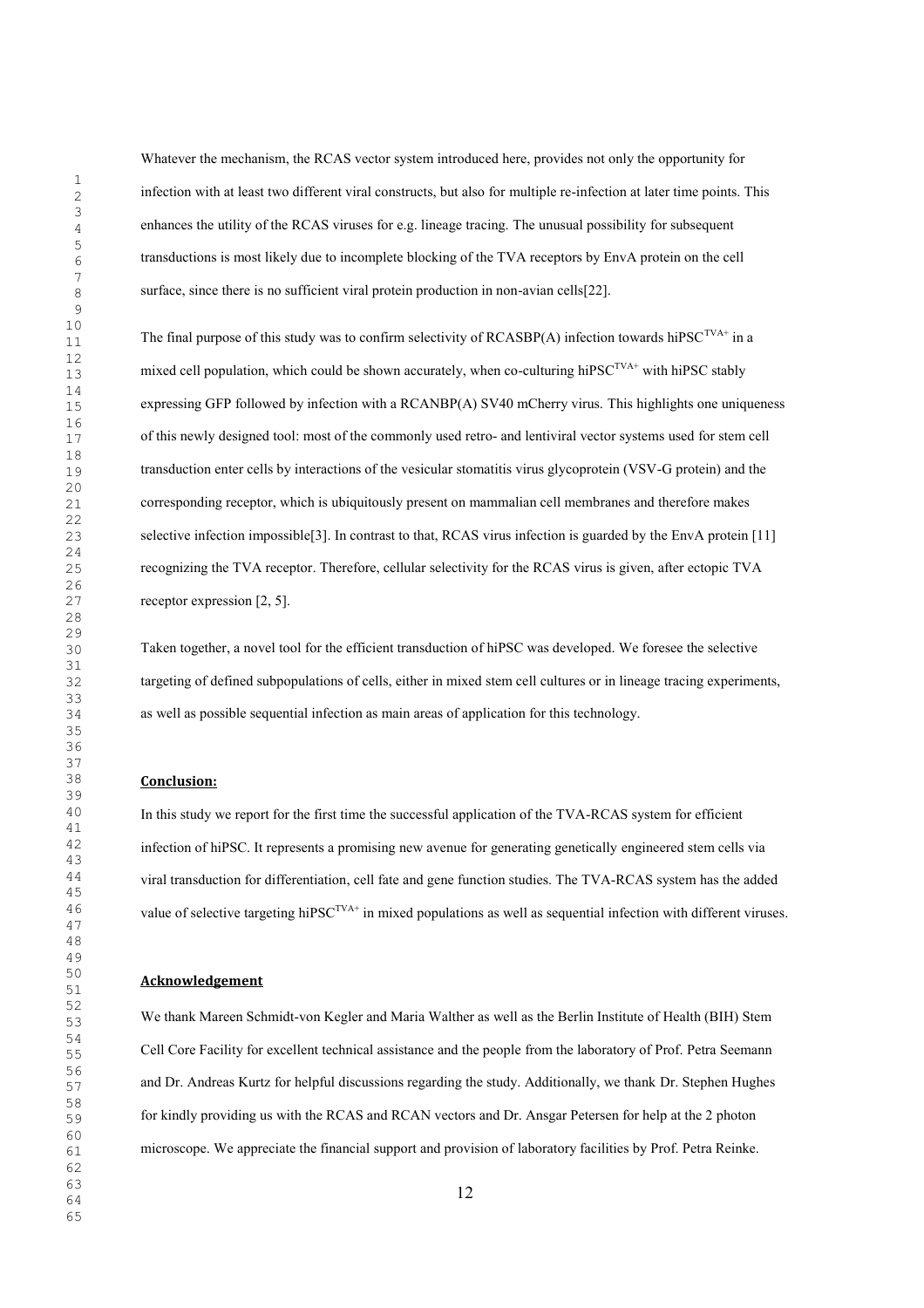Laura Hildebrand is a member of the DFG funded Berlin-Brandenburg School for Regenerative Therapies GSC Laura Hildebrand is a member of the DFG funded Berlin-Brandenburg School for Regenerative Therapies GSC

203. This work was supported by the grant 1315848A for the Berlin-Brandenburg Center for Regenerative Therapies

(BCRT) by the Initiative and Networking Fund of the Helmholtz Association, Germany.

# **Conflict of interest Conflict of interest**

All authors state that they have no conflict of interest. All authors state that they have no conflict of interest.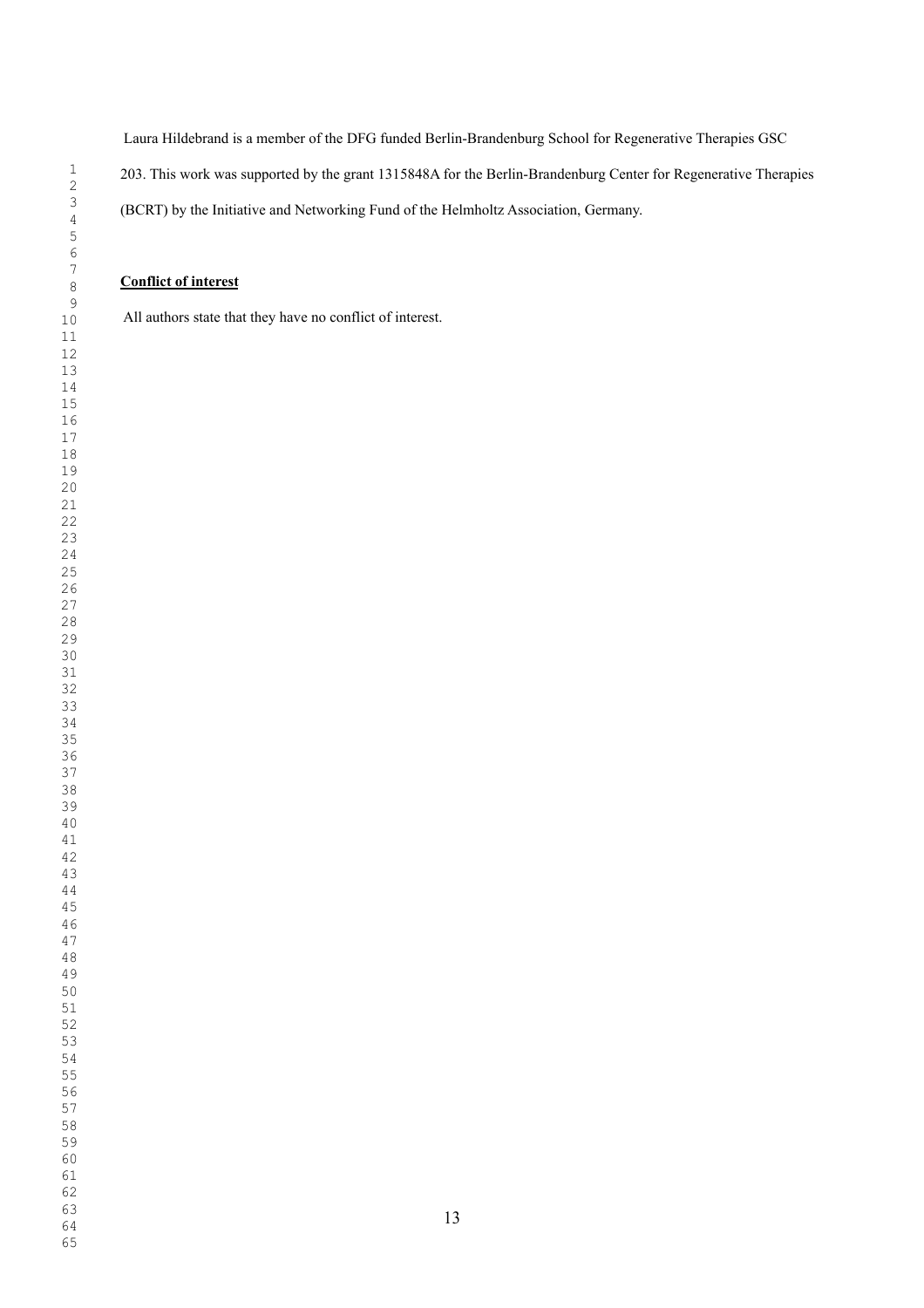# **References:**

| 1               |     |                                                                                          |
|-----------------|-----|------------------------------------------------------------------------------------------|
| $\overline{c}$  | 1.  | Barnard RJ, Elleder D, Young JA (2006) Avian sarcoma and leukosis virus-receptor         |
| 3               |     | interactions: from classical genetics to novel insights into virus-cell membrane fusion. |
| 4               |     | Virology 344:25-29                                                                       |
| $\mathsf S$     |     |                                                                                          |
| $\sqrt{6}$      | 2.  | Brennand KJ, Simone A, Jou J et al. (2011) Modelling schizophrenia using human           |
| $7\phantom{.0}$ |     | induced pluripotent stem cells. Nature 473:221-225                                       |
| $\,8\,$         | 3.  | Cronin J, Zhang XY, Reiser J (2005) Altering the tropism of lentiviral vectors through   |
| $\mathsf 9$     |     | pseudotyping. Current gene therapy 5:387-398                                             |
| $10$            | 4.  | Csobonyeiova M, Polak S, Koller J et al. (2014) Induced pluripotent stem cells and       |
| 11              |     | their implication for regenerative medicine. Cell Tissue Bank                            |
| 12              |     |                                                                                          |
| 13              | 5.  | Federspiel MJ, Bates P, Young JA et al. (1994) A system for tissue-specific gene         |
| 14              |     | targeting: transgenic mice susceptible to subgroup A avian leukosis virus-based          |
| 15              |     | retroviral vectors. Proceedings of the National Academy of Sciences of the United        |
| 16              |     | States of America 91:11241-11245                                                         |
| 17              | 6.  | Fraser MJ, Smith GE, Summers MD (1983) Acquisition of Host Cell DNA Sequences            |
| $1\,8$          |     | by Baculoviruses: Relationship Between Host DNA Insertions and FP Mutants of             |
| 19              |     |                                                                                          |
| 20              |     | Autographa californica and Galleria mellonella Nuclear Polyhedrosis Viruses. J Virol     |
| 21<br>22        |     | 47:287-300                                                                               |
| 23              | 7.  | Fusaki N, Ban H, Nishiyama A et al. (2009) Efficient induction of transgene-free         |
| 24              |     | human pluripotent stem cells using a vector based on Sendai virus, an RNA virus that     |
| 25              |     | does not integrate into the host genome. Proc Jpn Acad Ser B Phys Biol Sci 85:348-       |
| 26              |     | 362                                                                                      |
| 27              | 8.  | Gibson DG, Young L, Chuang RY et al. (2009) Enzymatic assembly of DNA                    |
| 28              |     |                                                                                          |
| 29              |     | molecules up to several hundred kilobases. Nat Methods 6:343-345                         |
| 30              | 9.  | Hong S, Hwang DY, Yoon S et al. (2007) Functional analysis of various promoters in       |
| 31              |     | lentiviral vectors at different stages of in vitro differentiation of mouse embryonic    |
| 32              |     | stem cells. Mol Ther 15:1630-1639                                                        |
| 33              | 10. | Hotta A, Cheung AY, Farra N et al. (2009) Isolation of human iPS cells using EOS         |
| 34              |     | lentiviral vectors to select for pluripotency. Nat Methods 6:370-376                     |
| 35              | 11. | Hughes SH (2004) The RCAS vector system. Folia Biol (Praha) 50:107-119                   |
| 36              |     |                                                                                          |
| 37              | 12. | Hughes SH, Greenhouse JJ, Petropoulos CJ et al. (1987) Adaptor plasmids simplify         |
| 38              |     | the insertion of foreign DNA into helper-independent retroviral vectors. J Virol         |
| 39<br>$4\,0$    |     | 61:3004-3012                                                                             |
| 41              | 13. | Kim A, Pyykko I (2011) Size matters: versatile use of PiggyBac transposons as a          |
| 42              |     | genetic manipulation tool. Mol Cell Biochem 354:301-309                                  |
| 43              | 14  | Lewis BC, Chinnasamy N, Morgan RA et al. (2001) Development of an avian                  |
| 44              |     |                                                                                          |
| 45              |     | leukosis-sarcoma virus subgroup A pseudotyped lentiviral vector. J Virol 75:9339-        |
| 46              |     | 9344                                                                                     |
| 47              | 15. | Morgan BA, Fekete DM (1996) Manipulating gene expression with replication-               |
| 48              |     | competent retroviruses. Methods Cell Biol 51:185-218                                     |
| 49              | 16. | Norrman K, Fischer Y, Bonnamy B et al. (2010) Quantitative comparison of                 |
| 50              |     | constitutive promoters in human ES cells. PLoS One 5:e12413                              |
| 51              | 17. | Ou W, Li P, Reiser J (2013) Targeting of herpes simplex virus 1 thymidine kinase         |
| 52              |     |                                                                                          |
| 53              |     | gene sequences into the OCT4 locus of human induced pluripotent stem cells. PLoS         |
| 54              |     | One 8:e81131                                                                             |
| 55              | 18. | Potter CJ, Luo L (2010) Splinkerette PCR for mapping transposable elements in            |
| 56              |     | Drosophila. PLoS One 5:e10168                                                            |
| 57              | 19. | Rong L, Gendron K, Bates P (1998) Conversion of a human low-density lipoprotein          |
| 58<br>59        |     | receptor ligandbinding repeat to a virus receptor: identification of residues important  |
| 60              |     |                                                                                          |
| 61              |     | for ligand specificity. Proceedings of the National Academy of Sciences of the United    |
| 62              |     | States of America 95:8467-8472                                                           |
| 63              |     |                                                                                          |
| 64              |     | 14                                                                                       |
| 65              |     |                                                                                          |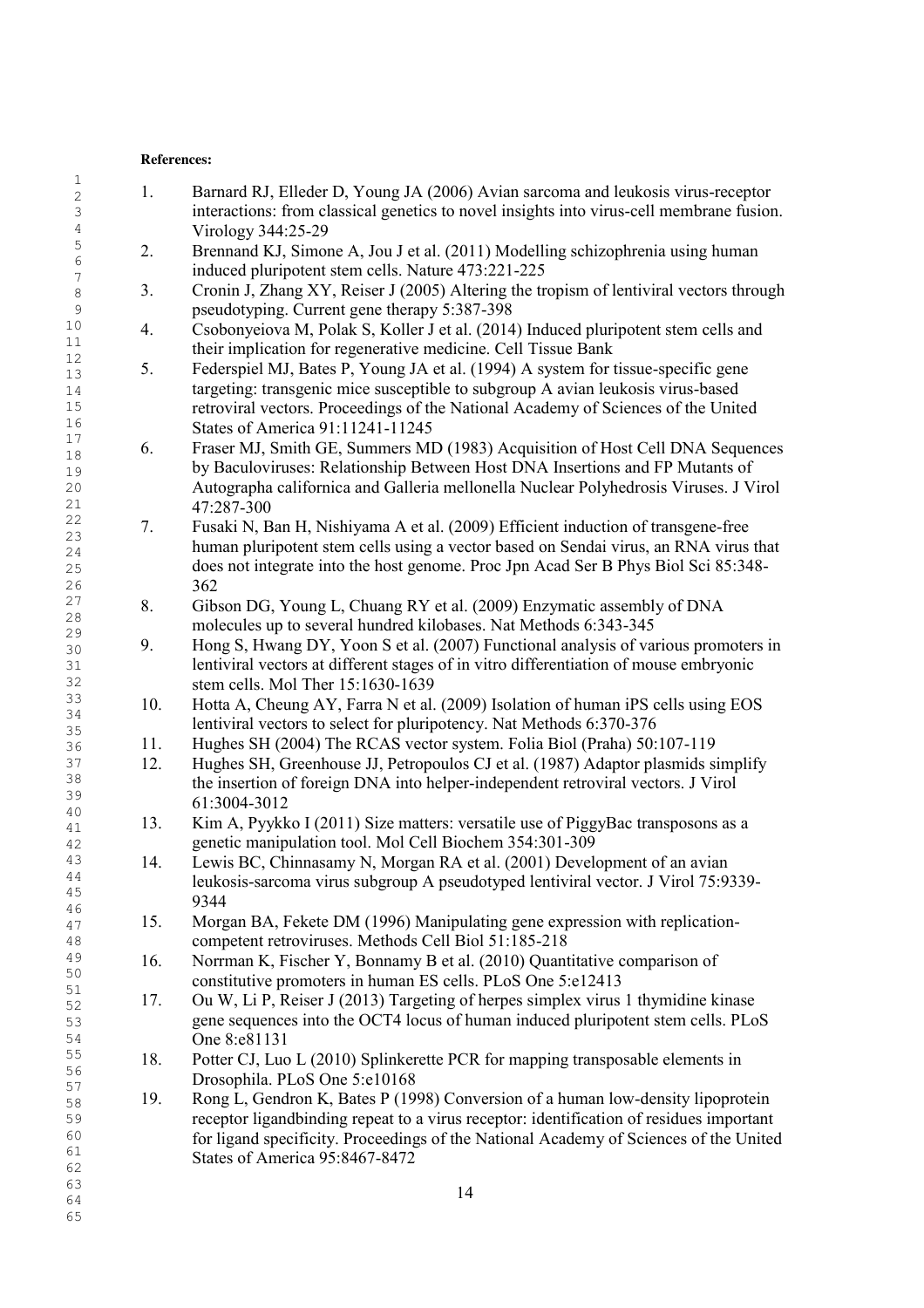- 20. Takahashi K, Tanabe K, Ohnuki M et al. (2007) Induction of pluripotent stem cells from adult human fibroblasts by defined factors. Cell 131:861-872
- 21. Vervoort VS, Lu M, Valencia F et al. (2008) A novel Flk1-TVA transgenic mouse model for gene delivery to angiogenic vasculature. Transgenic research 17:403-415
- 22. Von Werder A, Seidler B, Schmid RM et al. (2012) Production of avian retroviruses and tissue-specific somatic retroviral gene transfer in vivo using the RCAS/TVA system. Nature protocols 7:1167-1183
- 23. Wilson MH, Coates CJ, George AL, Jr. (2007) PiggyBac transposon-mediated gene transfer in human cells. Mol Ther 15:139-145
- 24. Yusa K, Rad R, Takeda J et al. (2009) Generation of transgene-free induced pluripotent mouse stem cells by the piggyBac transposon. Nat Methods 6:363-369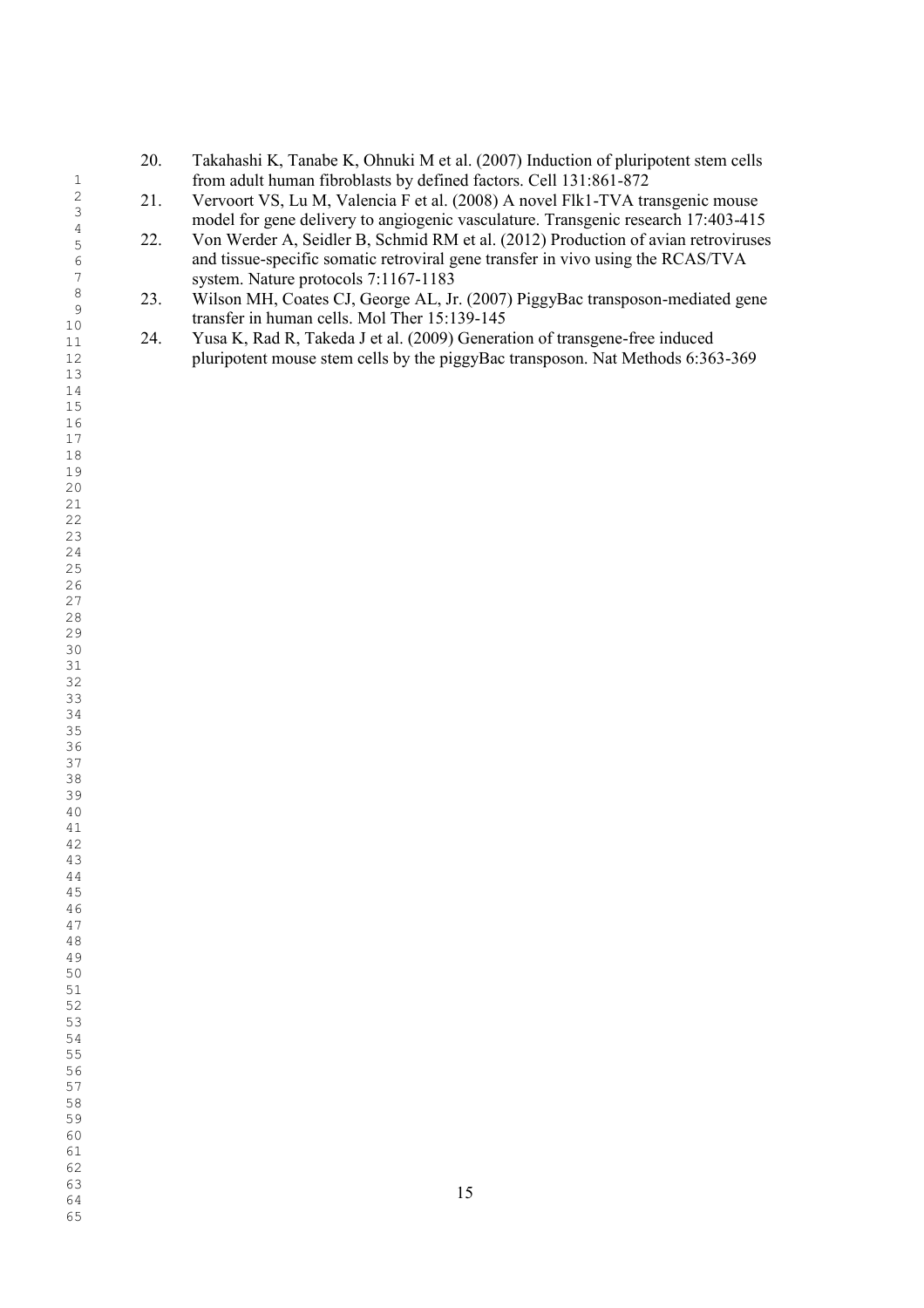#### **Figure legends:**

**Figure 1: Scheme of the TVA-RCAS system in avian and mammalian cells** The genome of the RCAS virus consists of two Long Terminal Repeats (LTR) flanking the three viral genes (1) group specific antigen (gag) (2) polymerase (pol) (3) envelope (env) and the multiple cloning site (MCS). [A] In avian cells the RCASBP(A) virus enters through the TVA receptor and is replication competent. [B] In mammalian cells the virus cannot enter, as the TVA receptor is not expressed. [C] By transfecting a transposon holding the TVA receptor cDNA, infection of mammalian cells becomes possible; however, no functional RCASBP(A) virus is produced.

**Figure 2: Immunolocalisation of TVA receptor in hiPSC<sup>TVA+</sup> [A] Anti-Myc-tag stained hiPSC<sup>TVA+</sup> for** detection of TVA receptor expression (left panel). Merge of Hoechst33342 and Myc-tag staining and view of the xz and yz plane (right panel). [B] Quantification of TVA receptor using FACS analysis. [C] Magnification of Hoechst33342 and Myc-Tag staining. (Scale bar =  $61 \mu m$ )

**Figure 3: Detection of RCASBP(A) and RCANBP(A) infection in hiPSC<sup>TVA+</sup> [A] GFP expression in** differentiated hiPSC<sup>TVA+</sup> progeny infected in an undifferentiated state (left panel). Merge of Hoechst33342 and GFP(right panel). [B] GFP expression in differentiated hiPSC<sup>TVA+</sup> progeny infected in a differentiated state(left panel). Merge of Hoechst33342 and GFP (right panel). [C] Brightfield (left panel). GFP expression in hiPSC<sup>TVA+</sup>(middle panel). Merge of Hoechst33342 and GFP (right panel). [D-G] Quantification of GFP expression by FACS. (Scale bar =  $50 \mu m$ )

**Figure 4: Expression of pluripotency markers in hiPSC<sup>TVA+</sup> [A] Hoechst33342 stained nuclei. [B] Anti-stage**specific embryonic antigen 4 (SSEA4) staining (cell surface) [C] Anti-Tra-1-81 staining (cell surface). [D] Anti-Oct3/4 staining (nuclear) [E] Anti-Nanog staining (nuclear). (Scale bar = 50  $\mu$ m)

**Figure 5: Selective targeting in a mixed population and sequential infection of hiPSCTVA+** [A] Selective infection: Hoechst33342 stained nuclei (left panel). mCherry expression in hiPSC<sup>TVA+</sup> infected with RCANBP(A) SV40 mCherry GFP expression in stable hiPSC GFP cell line. Merge of Hoechst 33342, mCherry and GFP. [B] Sequential infection: RFP expression in spontaneously differentiated hiPSC<sup>TVA+</sup> with RCASBP(A)RFP (left panel); and RCASBP(A) GFP (middle/left panel). Merge of RFP and GFP (middle/right panel) and merge of Hoechst33342, RFP and GFP (right panel). (Scale bar =  $50 \mu m$ )

**Supplemental Figure 1: Confirmation of trilineage differentiation potential of Clone 1 hiPSCTVA+** Undirected differentiation of the hiPSCTVA+ as embryoid bodies (EBs) in two different media showed upregulation of markers for the three germ layers, while markers for pluripotency were downregulated.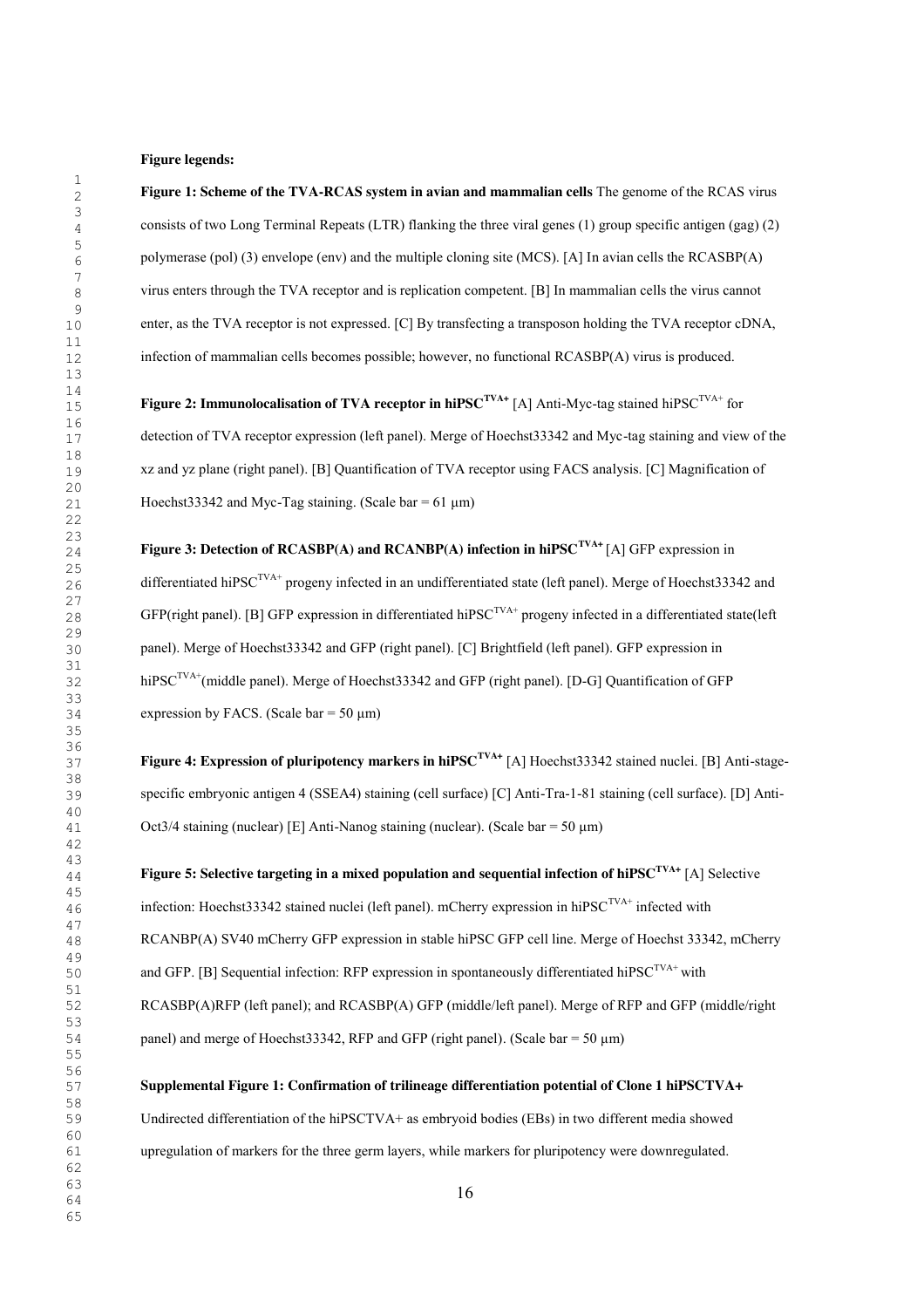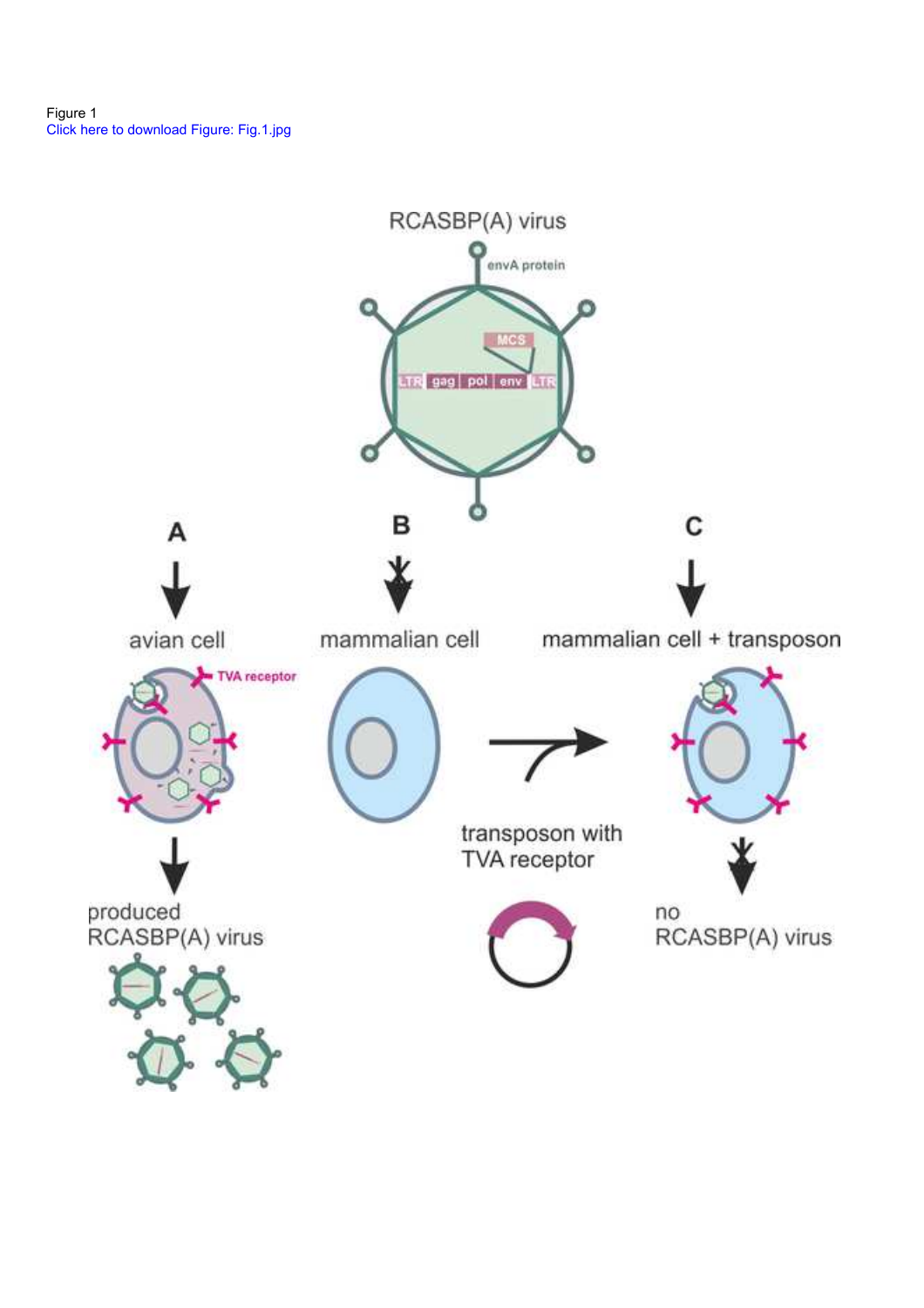Figure 2<br>Click here to download Figure: Fig.2.jpg





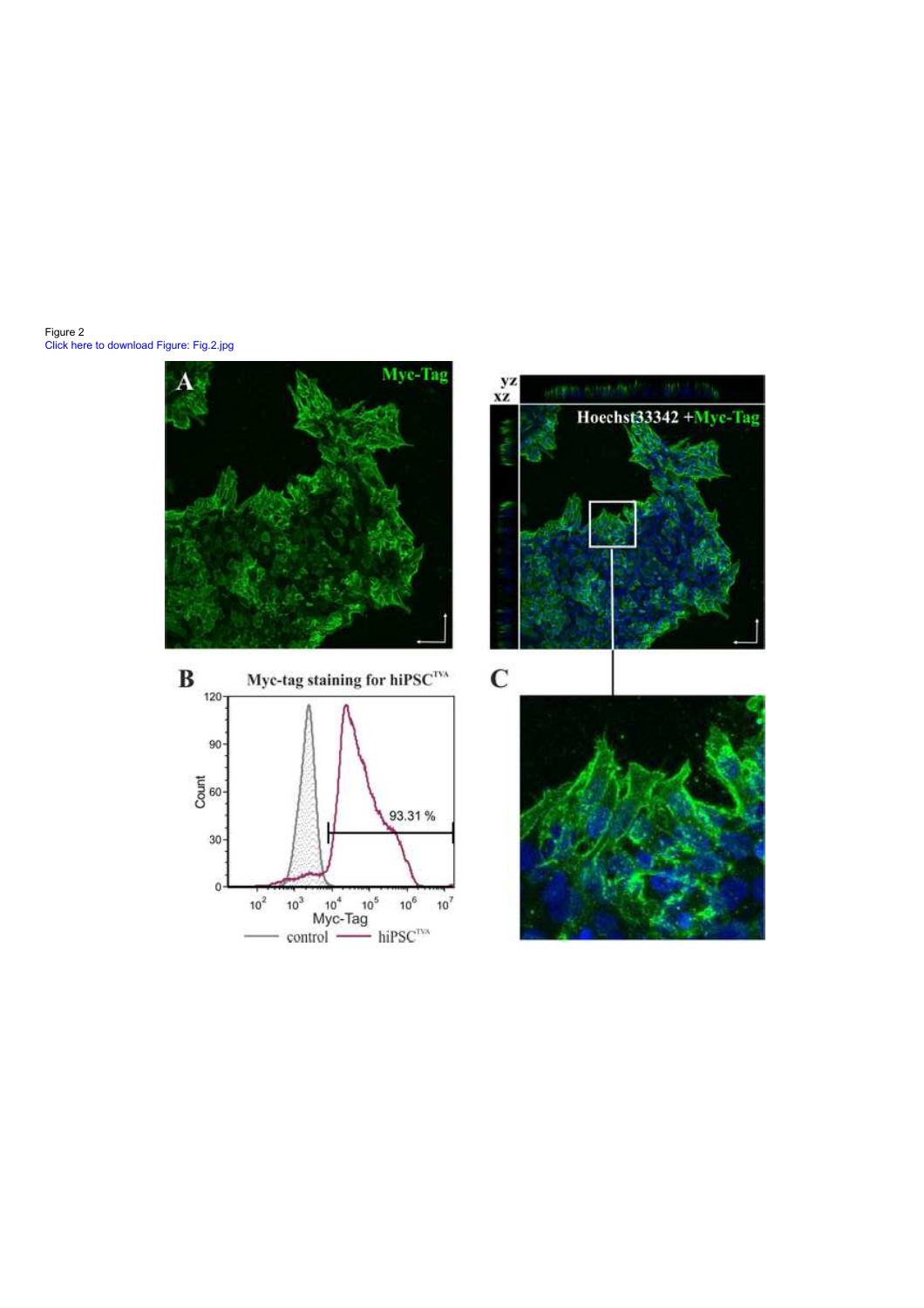

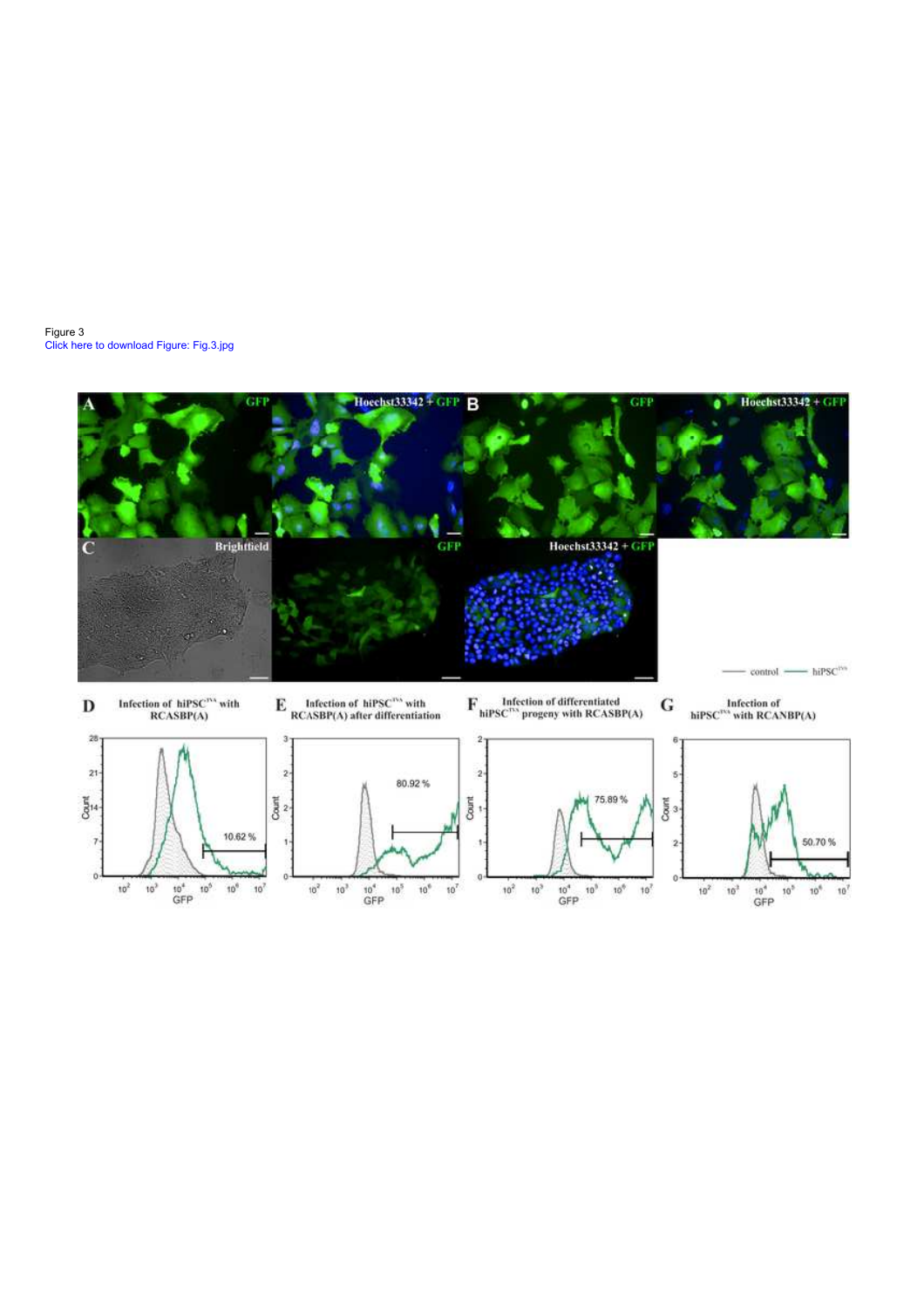Figure 4<br>Click here to download Figure: Fig.4.jpg

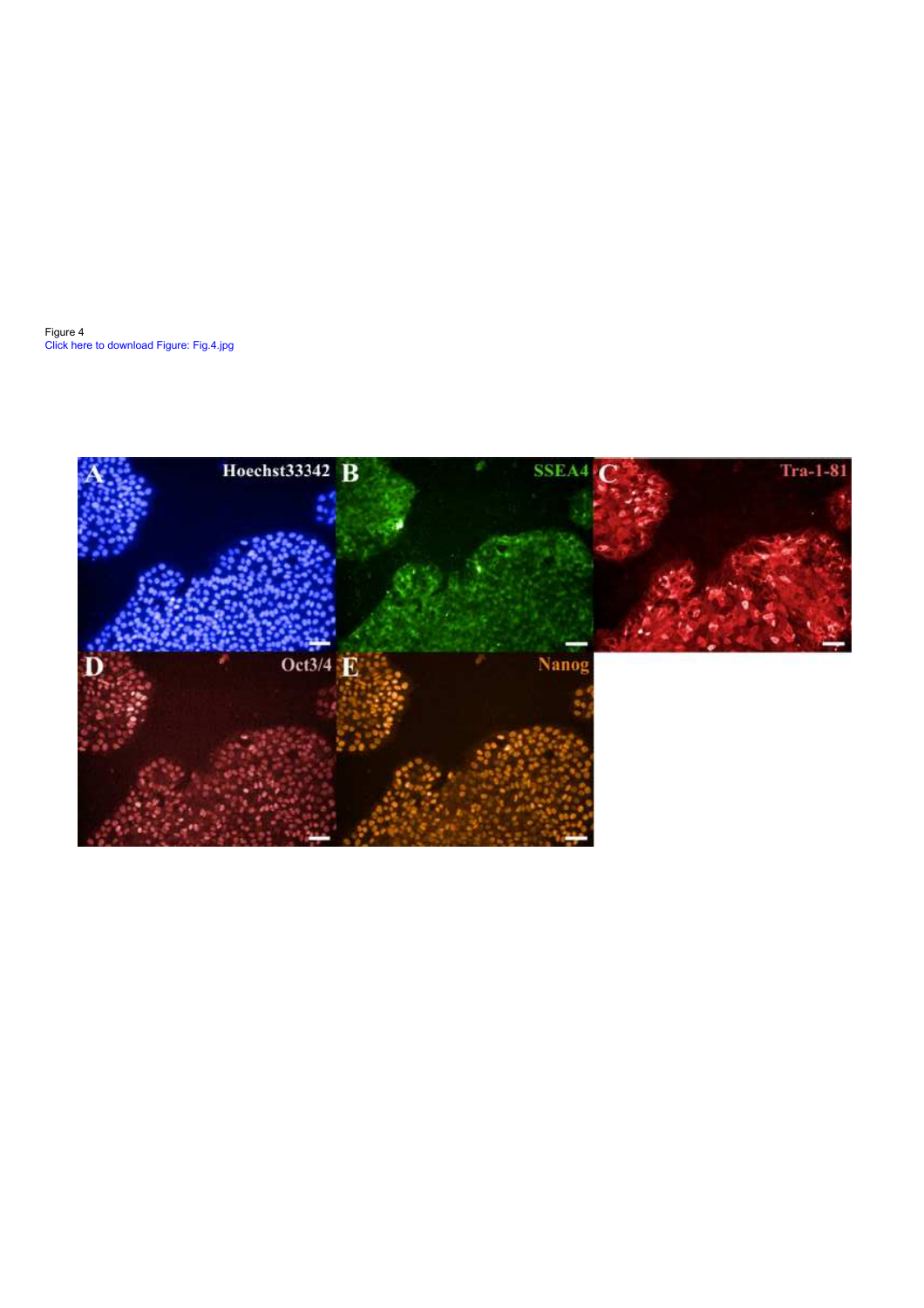Figure 5<br>Click here to download Figure: Fig.5.jpg

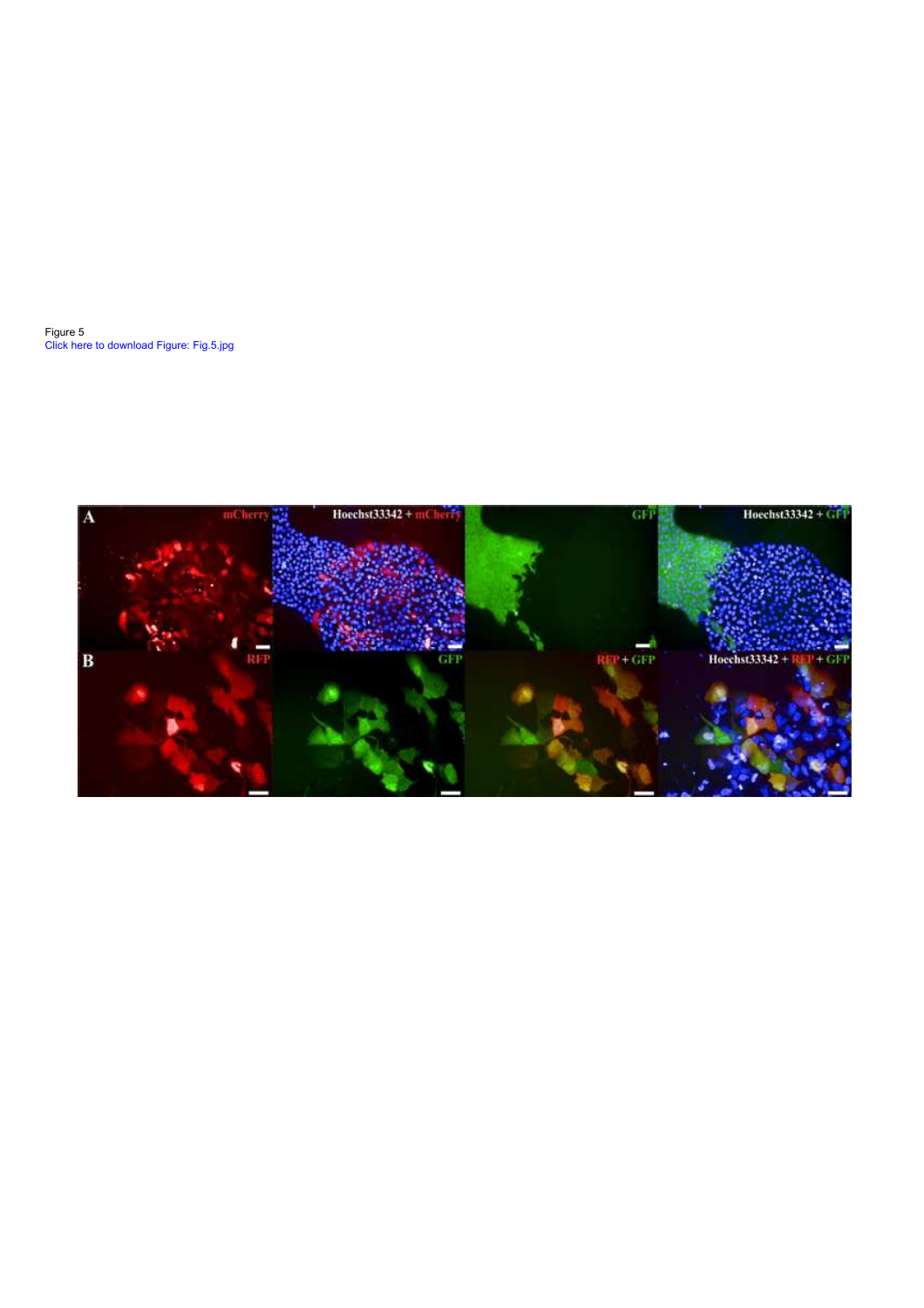| <b>Criteria</b>                     |                    | Clone 1 hiPSC <sup>TVA+a</sup> | Clone 2 hiPSC $^{TVA+}$  | Clone 3 hiPSC <sup>TVA+</sup> |  |  |  |
|-------------------------------------|--------------------|--------------------------------|--------------------------|-------------------------------|--|--|--|
| <b>Confirmation of pluripotency</b> |                    |                                |                          |                               |  |  |  |
|                                     | $Oct3/4^b$         | $+^h$                          | $+$                      | $+$                           |  |  |  |
| Pluripotency marker                 | Nanog              | $+$                            | $^+$                     | $^+$                          |  |  |  |
| expression                          | SSEA4 <sup>c</sup> | $+$                            | $^+$                     | $\pm$                         |  |  |  |
|                                     | Tra-1-81 $d$       | $+$                            | $^+$                     | $\pm$                         |  |  |  |
|                                     | Ectoderm           | $+$                            |                          |                               |  |  |  |
| Spontaneous<br>Differentiation      | Endoderm           | $+$                            |                          |                               |  |  |  |
|                                     | Mesoderm           | $+$                            |                          |                               |  |  |  |
| <b>Transgene verification</b>       |                    |                                |                          |                               |  |  |  |
|                                     | Amount             | 1                              |                          | 1                             |  |  |  |
| PiggyBac transposon                 | Chromosome         | 8                              | 8                        | 17                            |  |  |  |
| <i>integration sites</i>            | Gene name          | $ZMAT^e$                       | <i>FOXH1<sup>f</sup></i> | KCNH <sub>68</sub>            |  |  |  |
|                                     | Gene region        | Intron                         | Exon                     | Intron                        |  |  |  |
| Staining for TVA receptor           | Undifferentiated   | $+$                            | $+$                      | $+$                           |  |  |  |
| $(Myc-tag)$                         | Differentiated     | $+$                            | $^+$                     | $\pm$                         |  |  |  |
|                                     | $RCASBP(A)^1$      | $+$                            | $+$                      | $+$                           |  |  |  |
| Transducability                     | $RCANBP(A)^{J}$    | $^{+}$                         | $^+$                     | $+$                           |  |  |  |
| Viral transgene                     | RCASBP(A)          |                                |                          |                               |  |  |  |
| expression                          | RCANBP(A)          | ٠                              | ٠                        | +                             |  |  |  |

# **Table 1: Summary of the key characteristics of the generated hiPSCTVA+ lineages**

a human induced pluripotent stem cells tumor receptor virus A positive (hiPSC<sup>TVA+</sup>)

<sup>b</sup> octamer transcription factor 3/4 (Oct3/4)

c stage specific embryonic antigen 4 (SSEA4)

d tumor rejection antigen 1-81 (Tra-1-81)<br><sup>e</sup> *Zinc finger matrin-type protein 4 (ZMAT4)*<br><sup>f</sup>Forkhaad hor H1 (FOVH1)

<sup>t</sup>Forkhead box H1 (FOXH1)<br><sup>g</sup> Potassium voltage-gated channel subfamily H member 6 (KCNH6)<br><sup>h</sup> + present

<sup>i</sup> RCASBP(A):replication competent Avian Leukoma Virus (ALV) Long Terminal Repeat (LTR) with a splice acceptor with Bryan high-titer polymerase

j RCANBP(A) replication competent Avian Leukoma Virus (ALV) Long Terminal Repeat (LTR) with no splice acceptor with Bryan hightiter polymerase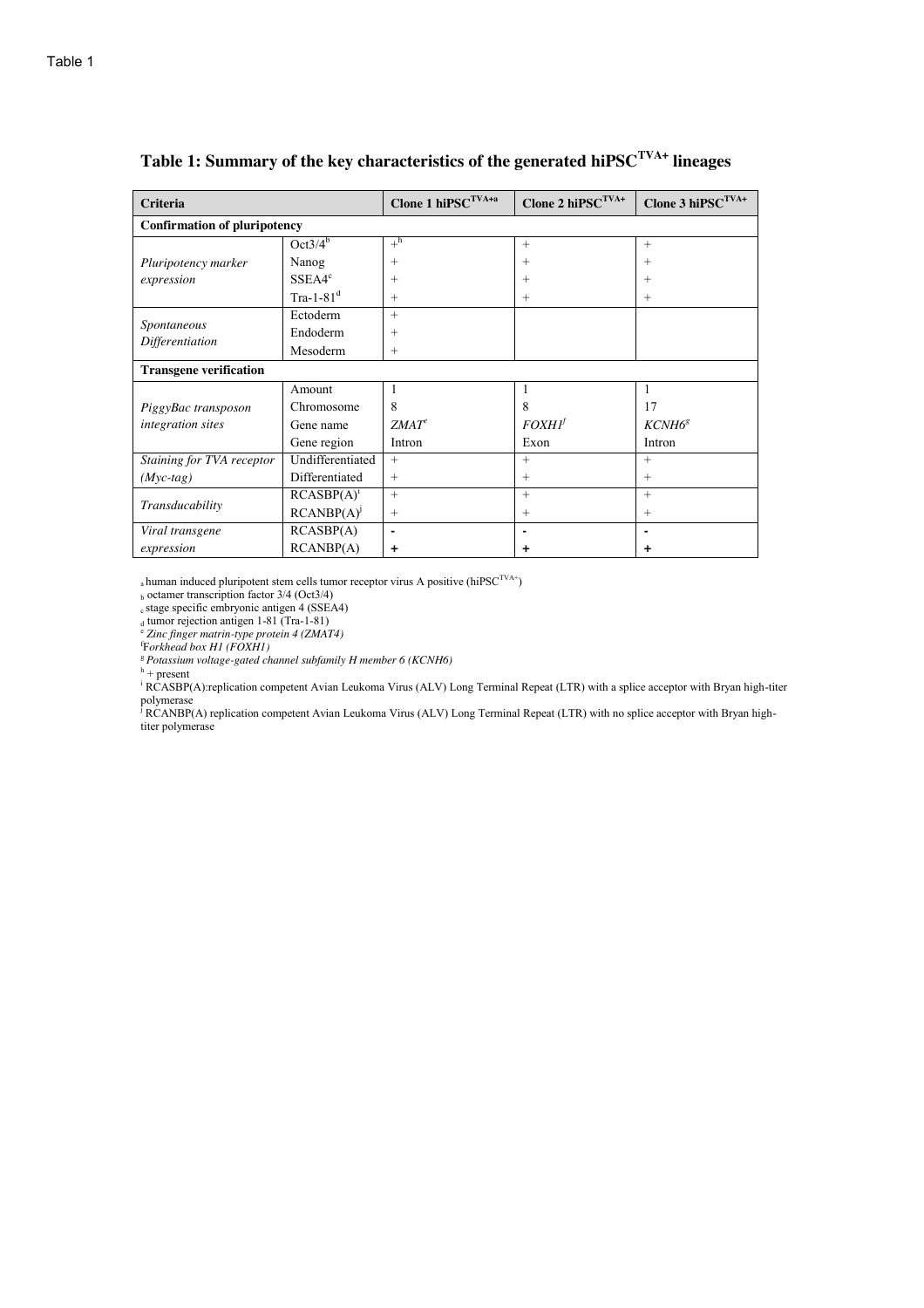Click here to download Supplementary Material: Suppl.Tab.1\_TVA\_CMLS.docx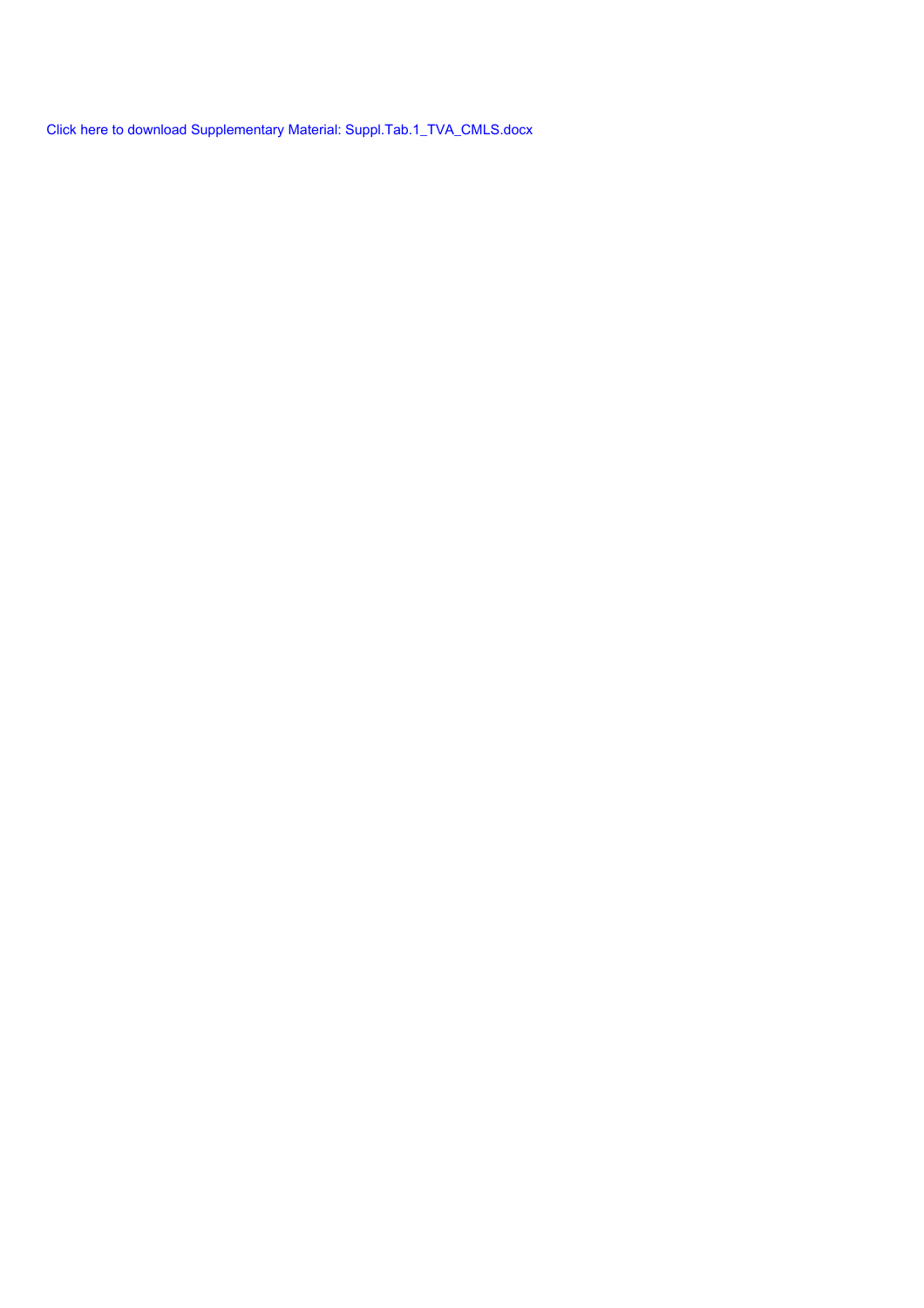Click here to download Supplementary Material: Suppl.Tab.2\_TVA\_CMLS.docx